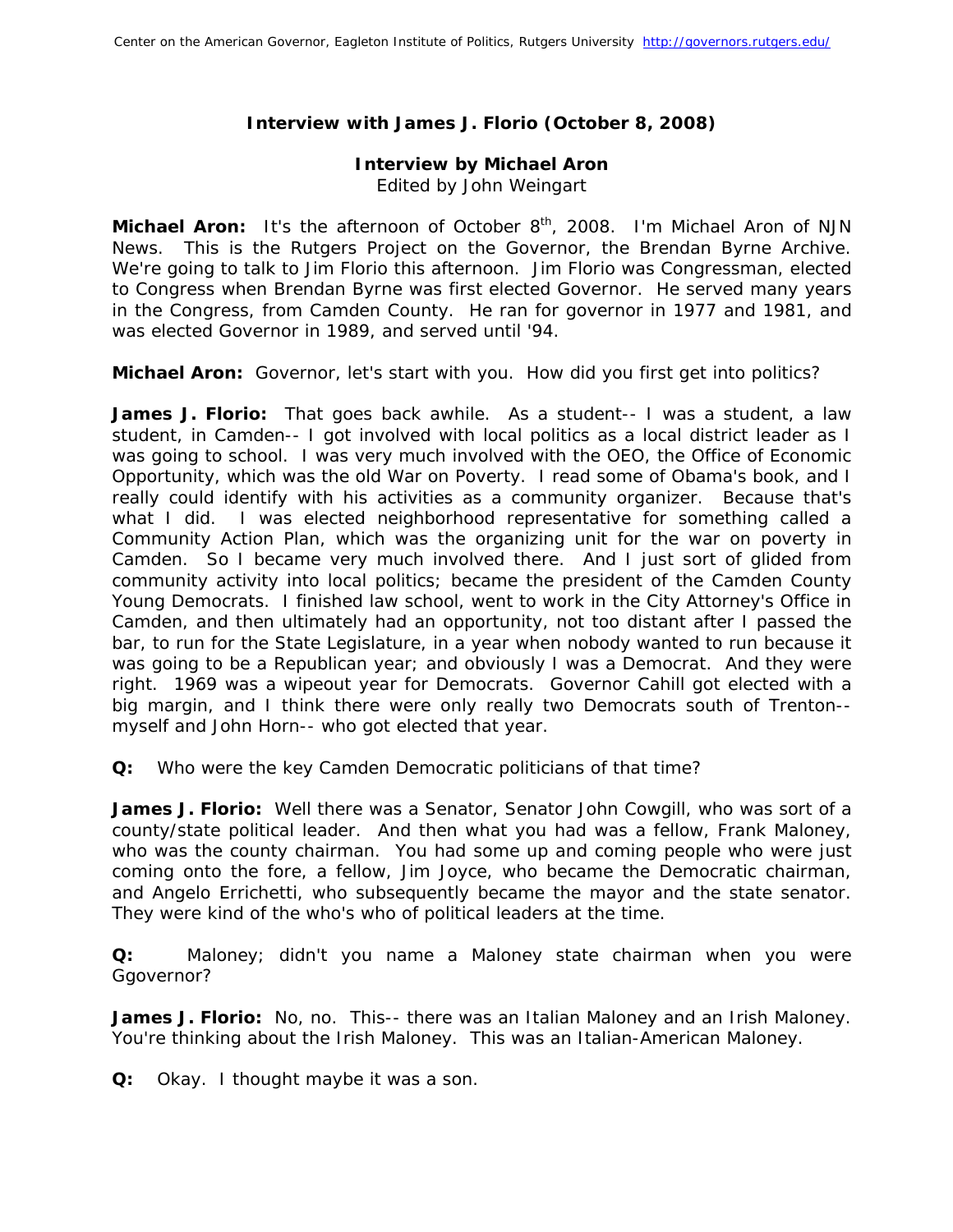**James J. Florio:** No.

**Q:** Did you have a mentor?

**James J. Florio:** I had someone who helped me a lot to understand local politics. First and foremost was Mayor Al Pierce. When I first came to Camden I wrote him a letter saying that I was interested in becoming involved in politics-- I was like 23 years-old I think-- and he assigned a local district leader, Armand Paglione-- actually the local ward leader-- to come talk with me. And this is sort of a rough-edged guy but very street smart, and he took a liking to me. And so ultimately I became a district leader; there's the ward and then there's smaller districts, And at that point- this was sort of the old-time political arrangements-- you'd have district leaders who were kind of the liaison between the political apparatus of the organization and the people. And I took things very seriously. So I went around knocking on doors in my district and my neighborhood, and I signed up about 600 registered voters, and I was sort of a little tiny power in a political organization.

**Q:** What was Camden like in those days? It has such a negative reputation today.

**James J. Florio:** Yes. Well that was at sort of the, almost at the end of the old Camden, the Camden of ethnic neighborhoods. There was a Polish section, there was an Italian section, there was a Jewish section, there was a Black section. But around the '70s seventies there was white flight and the city just turned into largely a black community, and it started to have difficult times. But at this point, in the '60s, it was just-- still people were working in production at Campbell Soup. RCA was another big employer. The shipyard was just getting ready to close, which was another big employer. So all the big employers sort of left, and that's when you had some deterioration.

**Q:** What was your first contact with a New Jersey governor?

**James J. Florio:** New Jersey governor?

**Q:** Yes.

**James J. Florio:** I went to a rally as a student for Governor Hughes; didn't get to meet him, but I was in the crowd as a kid.

**Q:** Would that be in Camden?

**James J. Florio:** That was-- he came to Camden, he came to Camden.

**Q:** Where did you go to college?

**James J. Florio:** I'm sorry?

**Q:** Where did you go to college?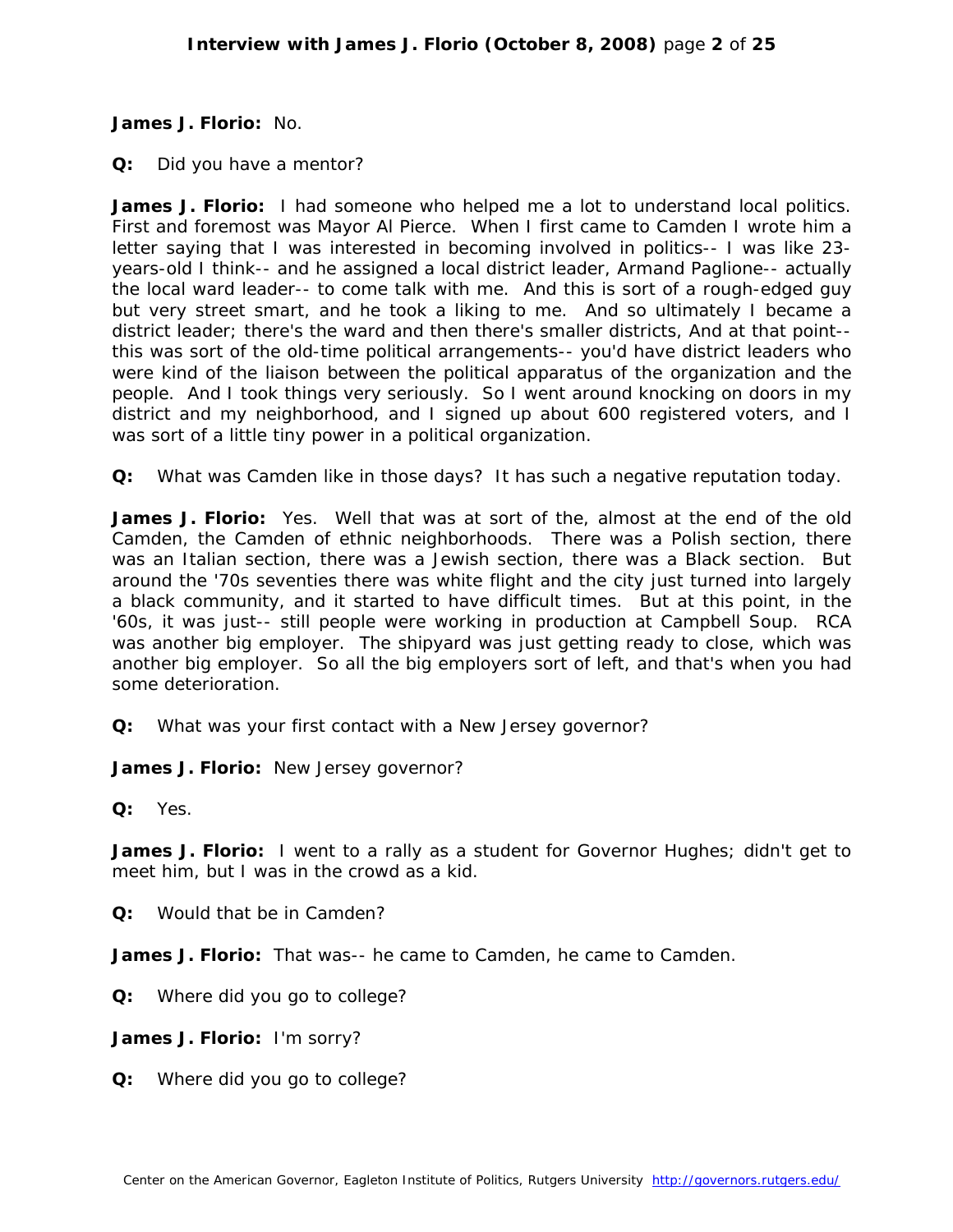**James J. Florio:** I went to college at Trenton State Teacher's College, which now is the College of New Jersey. <Crew talk>

**Q:** The rally for Hughes, was that in Trenton or in Camden?

**James J. Florio:** No it was in Camden.

**Q:** In Camden.

**James J. Florio:** In Camden.

**Q:** Were you a married man by that point in time?

**James J. Florio:** I was, I was.

**Q:** Young family?

**James J. Florio:** Young family, yes, and married.

**Q:** So how about after Hughes, after the rally? Any contact with him subsequently, or with Cahill?

**James J. Florio:** No, no, no. Governor Cahill was the Congressman in our area. So I knew him a little bit; not really intimately, but I knew him. I suspect he probably didn't know me, but he became the governor. And that's when I ran, in 1969, with him on the ticket. And, of course, being a local Congressman, he ran up huge margins. I think I won in the district that I ran in by 360 votes out of whatever it was, 60,000, that were cast. So, as I say, only myself and my running mate, John Horn, got elected that year.

**Q:** What was your experience in the Assembly like?

James J. Florio: Well it was interesting. I took very seriously my responsibilities, as a young, very idealistic person. And in those days there really was no structure in the Assembly. You got elected; you got a desk and that was it. You had a committee structure that didn't function. You had no real professional staff of any great consequence. So you had to go and do your own research, if you were serious about your responsibilities; which I spent a lot of time in the library trying to do research to make sure I made good decisions.

**Q:** Any particular subject in your memory?

**James J. Florio:** Oh yes, I was very much involved in some of the environmental issues at the time. Also two real subjects that I was interested in was tenants' rights-- I had a lot of tenants in my district; helped a little bit in that area develop some of the laws. The labor relations areas-- PERC is the system that we have; I was very much involved in the early part of that. And then environmental matters. And this, as you may recall, was a time of the new sort of awakening of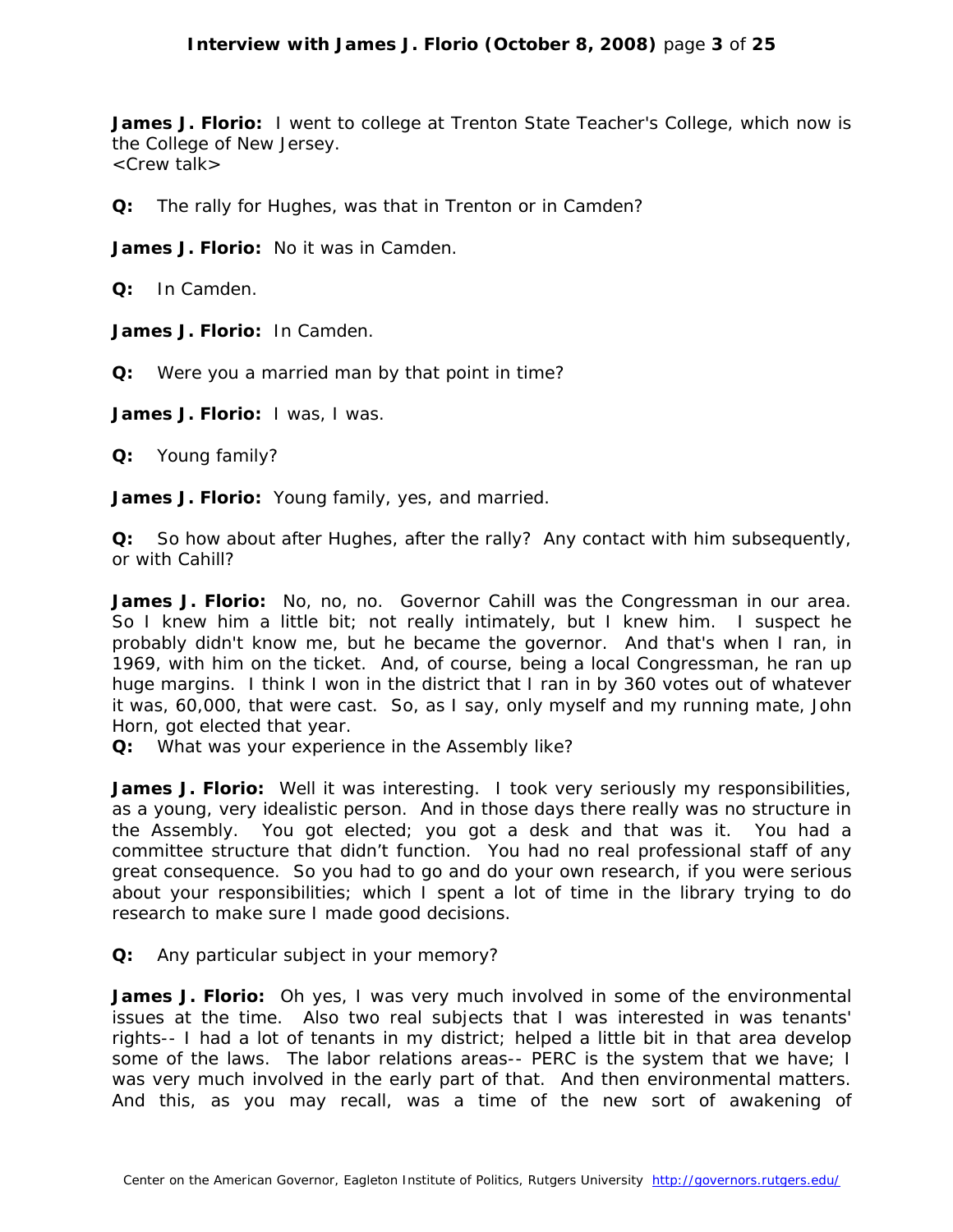environmental matters-- the end of the '60s, early part of the '70s-- when we all started to take seriously the responsibilities that we have to start dealing with the problems associated with industrialization as they impact upon air and water.

**Q:** Do you recall who were the leaders in Trenton at the time; the big Democratic leaders who you had to listen to and observe?

**James J. Florio:** Well there's Senator Musto, was a very big power at that point. David Friedland was somebody who was a person at that point. Bill Dickey was a Camden County Republican, who was Speaker of the Assembly. You had-- Supreme Court Justice Wilentz was an Assemblyman there. So you had some fairly impressive people. And it's a different era. You had sort of highs and lows. You had really talented people, and then you had some people, who go unnamed, who were less than talented.

**Q:** You spent four years, two terms, in the Assembly before you ran for Congress. Is that correct?

**James J. Florio:** Well I spent-- actually 1972 I ran for Congress, while I was in the Assembly, and lost. And then I ran again in 1974 and won. I got elected three times and served five years, because I left in the middle of the third term to go to Congress.

**Q:** And I misspoke when I said that you ran for Congress the year that Brendan Byrne ran for governor. You would have run for Congress a year later.

**James J. Florio:** A year later, that's right.

**Q:** In the federal cycle. Do you think that you were unusual in studying issues; that other people you served with might have found you bookish or strange or--

James J. Florio: Well I've always been regarded, for the good or for the bad, as somebody that's much more comfortable with the substance than the overt politics of things. But there were; there were some people who were very smart, very, very good. Alan Karcher was up there; obviously a very substantive person at that point. So not unusual totally, but part of a smaller group than the vast majority I suspect.

**Q:** Alan Karcher, who would run against you in the Democratic primary…

**James J. Florio:** Yes.

**Q:** …many years later…

**James J. Florio:** Yes, yes.

**Q:** …and hold up a box of cereal called Florios.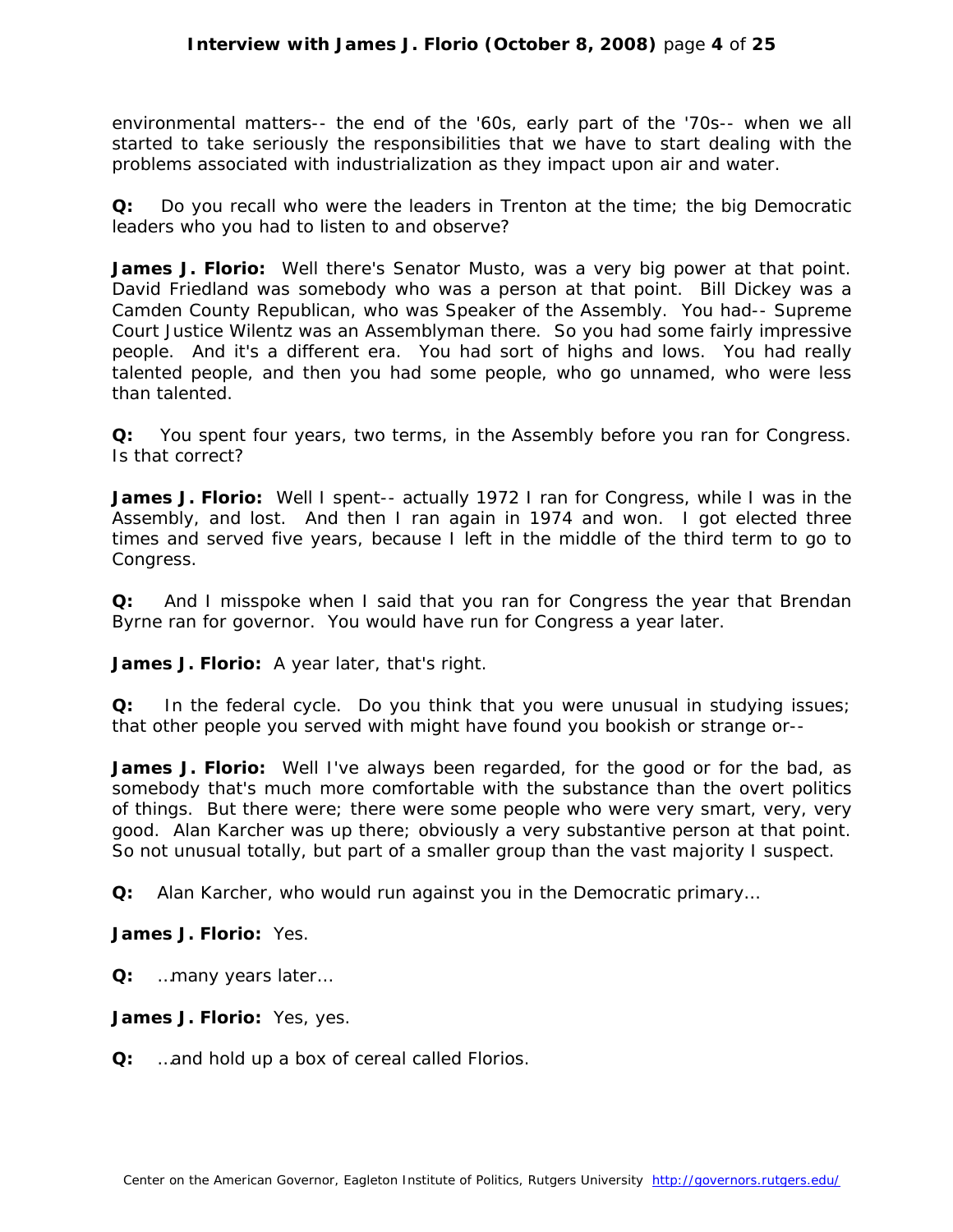**James J. Florio:** And one of the things I treasure is a letter that I received from Alan, after I got elected, saying, "I apologize. I said you were mushy"-- whatever the heck he described me as; and then after I did some of the things we did, he said, "You are really a standup guy." That was a nice thing.

**Q:** What's your first memory of Brendan Byrne?

**James J. Florio:** Vivid, it's a vivid recollection. We were reading in the newspapers that one group of leaders or bosses, as the case may be, didn't like the selection of another group of bosses for the candidacy-- 1973 I guess it was-- and therefore they had found this judge who was really a very clean person, was very good. And when he got announced the county chairman called all the political people together and said, "We're going to meet this fellow. He's coming down from Essex County next Saturday morning at the Silver Lake Inn, in Clementon." And so we had a couple of hundred people ready to meet the anointed one. And Brendan came down-- and this goes to the point of Brendan being converted from a caterpillar to a butterfly over the years; he was in his caterpillar stage at this point. He had a seersucker blue and white suit, red argyle socks-- and this is vivid, I remember it-- and white bucks. He came and they gave him a microphone. The country chairman, I think it was Jim Joyce at the time, introduced him as "our guy, our candidate." And through the course of the whole presentation Brendan looked at his shoes for the most part, didn't project to the audience very well, and mumbled a lot. So it was just a startling thing. So all of use are saying, "Who is this guy? Where did he come from?" And the only thing we knew was that he was being supported by "our team", and that he was squeaky clean. And there was some insinuations that the other fellow was not totally squeaky clean. Obviously he got elected. We worked very hard for him. But it was not-- it was sort of an underwhelming introduction to Governor Byrne.

**Q:** And you say you worked very hard. Do you recall whether it was a tough election or an easy election for Byrne?

**James J. Florio:** No I think it turned out to be an easier election than people had thought. You may recall Congressman Sandman was the opponent, and he was in the process of self-destructing in Washington with the whole Watergate thing. He was perceived of as entirely too conservative for New Jersey people. And he had beaten Governor Cahill in the primary. So you had a whole bunch of Republicanoriented people who were Cahill people, who I suspect either sat on their hands or, in fact, voted for Governor Byrne.

**Q:** Governor Byrne's first term was dominated by the fight for an income tax.

**James J. Florio:** Uh-hum.

**Q:** What's your recollection of that? And where are you?

**James J. Florio:** Yes my recollection is-- again another vivid one. Governor Byrne had a person who's become a very dear friend of mine now, who in those years I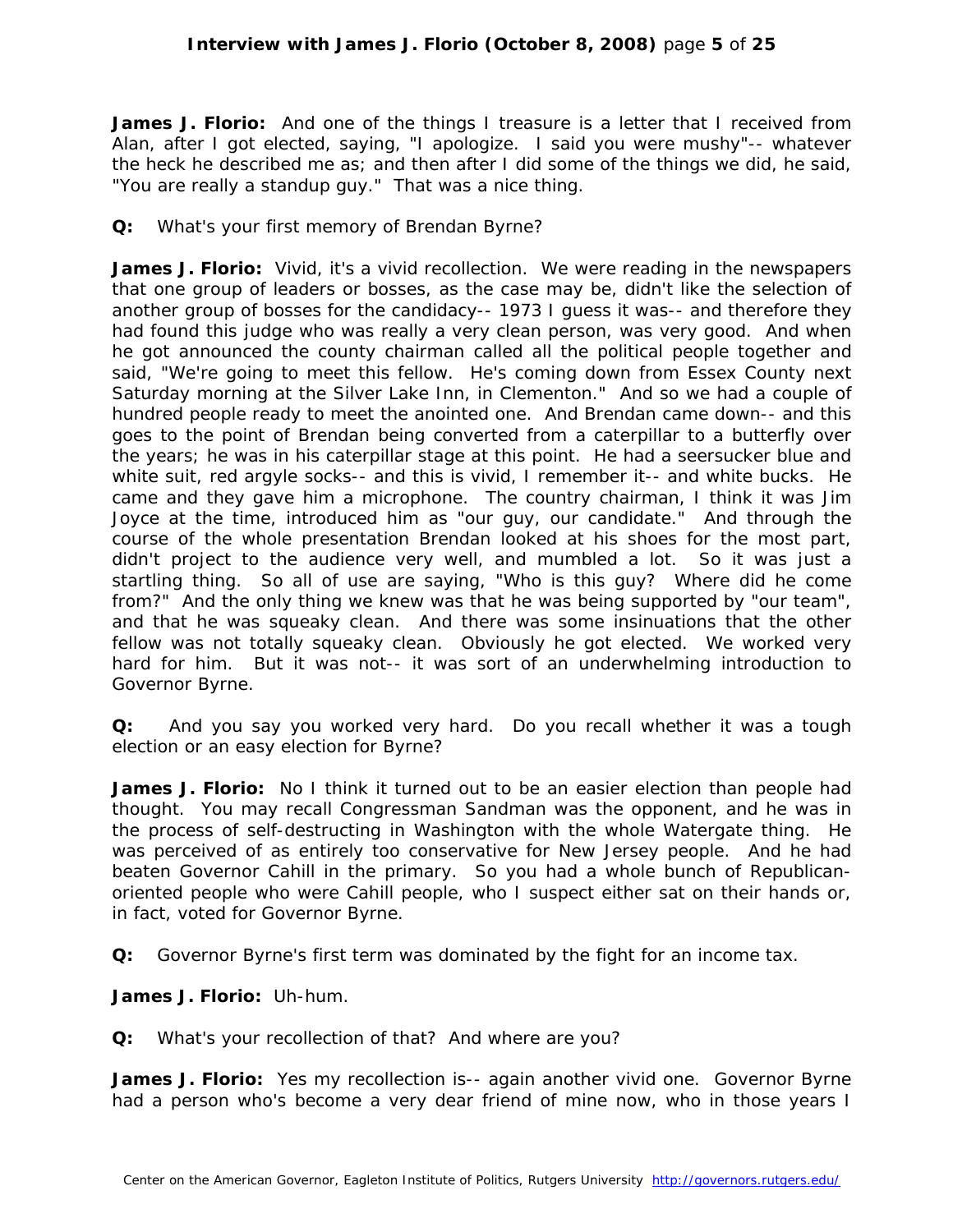hated because he was a hatchet man, Dick Leone. Dick Leone was someone who was very aggressive on behalf of the governor's policies, and didn't have, at that point, the smoothest manner in terms of interacting with people that were not at the level that were interacting with the front office. I was a junior member of the Legislature, and therefore his conversations with me were not so much discussions as telling me what I should be doing if I was smart. I thought of myself as smart and therefore didn't need to be told what I should be doing. And so the chemistry was not always as good as it could be. As I say, I'm really pleased that over the years we've developed a very good friendship. But Dick Leone was the liaison with me in the Governor's Office, on those types of tough issues.

**Q:** Was he the governor's right-hand man, in your view?

**James J. Florio:** As far as I was concerned, as far as the Legislature was concerned-- Lew Kaden was another person who was a key person in the Governor's Office; but we dealt more with Dick Leone.

**Q:** Did you deal with the governor?

James J. Florio: Not that much, not that much. The governor wasn't-- actually I interacted-- and I was only there for a year with Governor Byrne; so that's understandable. But Governor Cahill, I interacted with him more over the period of time I was there than I did with Governor Byrne.

**Q:** Why? Because you're from the same part of the state or…

**James J. Florio:** No, I think it was--

**Q:** …a difference in style?

**James J. Florio:** It was just that Governor Byrne was there for a very short period of time, was working hard to formulate his policies, had some difficult things, and wasn't doing as much outreach to the legislators, at that point. I assume that probably changed over the years after I left the Congress, but at that point there wasn't as much direct outreach.

**Q:** You paint a picture of Leone as kind of an abrasive personality at that time. How much difficulty might there have been between the executive branch, the Governor's Office and the Legislature, in that first year?

**James J. Florio:** No, there wasn't difficulty. There always is difficulty, particularly when people, new people come in, and you have legislators, many of whom have been there for a very long period of time. There's always that period of time when you have to come to adjustment. It's the same thing with a new president and a Congress. So that's not to be unexpected. And I'm assuming after I left the relationships probably got much more readily facilitating in terms of getting things done.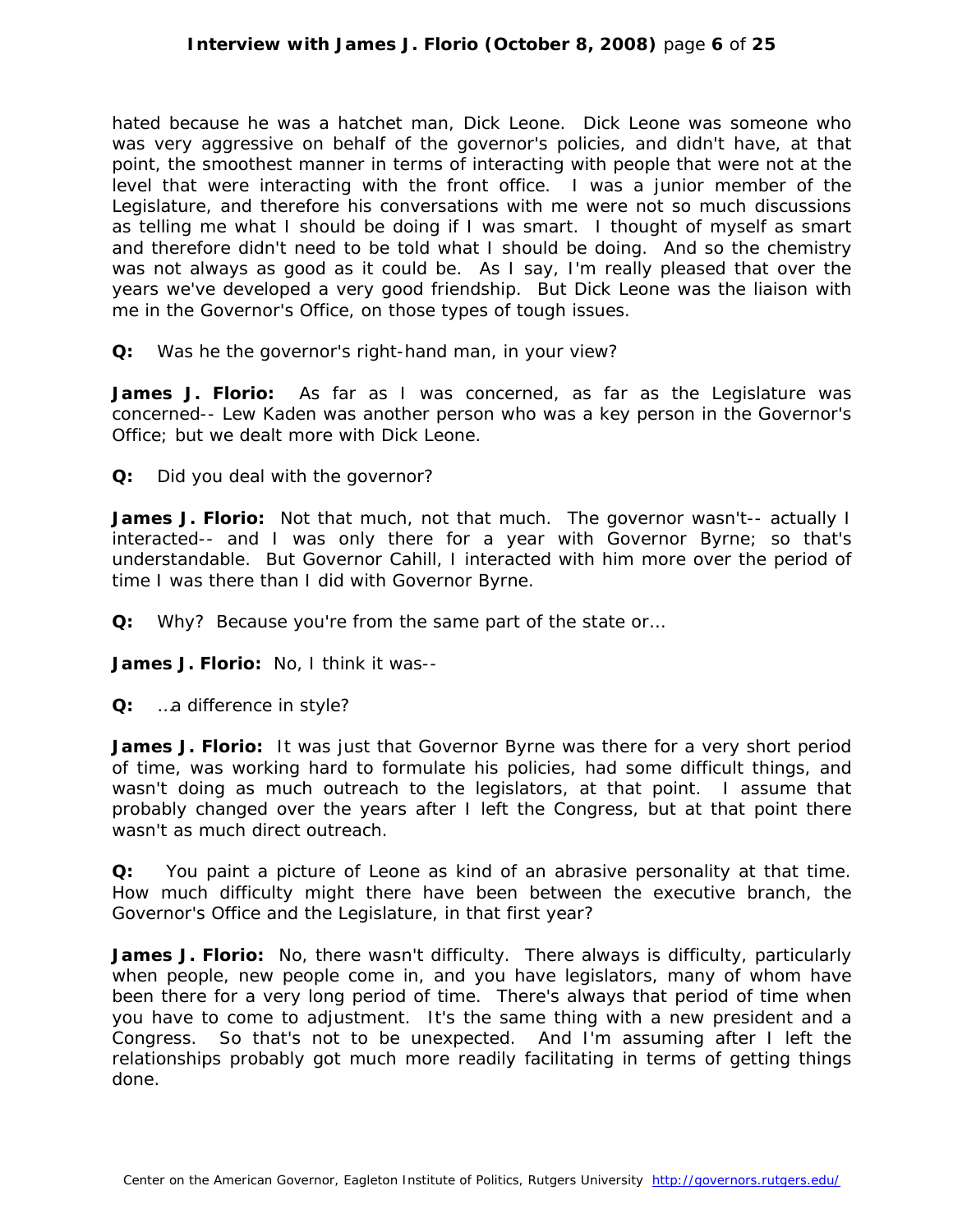**Q:** What kind of a relationship does a freshman Congressman have with a governor of his state?

**James J. Florio:** Well a much better one actually. I interacted on a couple of occasions, not so much with the governor as with the governor's staff people, and the governor's cabinet people. I had a good relationship with a number of those people because they were calling on me, as a congressman, to be able to work hard. There was a fellow, Commissioner Bardin, who was at DEP, who I worked with very closely on a number of issues, because I was involved at the Washington level in environmental matters. So we interacted quite extensively.

**Q:** Do you recall if there was a Washington office of the Governor of New Jersey in those days?

**James J. Florio:** Yes there was. I'm trying to think of that-- Marsha Thompson, I think her name was.

**Don Linky:** Marilyn.

**James J. Florio:** Marilyn, that's right, Marilyn Thompson was the person. And the governor had a fairly aggressive office down there; not so much in terms of volume of people, but people who were very, very good, people who really mastered the subject matter, knew the interests of New Jersey, and were able to convey them to the members of Congress. So it was a very good working relationship.

**Q:** Let's talk about the income tax fight in the state. It took three years, or thereabouts, for Byrne to get the income tax that he wanted, once he was in office. Were you involved in that fight? Were you for or against--

**James J. Florio:** Well I was gone by the time that the final version passed. But he was floating versions around earlier on. And I had some difficulties with some of the things that were talked about at the early years, particularly the homestead provisions. I represented the City of Camden; obviously, even at that point, was a fairly depressed area, and I was looking for more benefits to come with this whole package for working class, poor people. But ultimately, after I left and went to Congress, the bill was modified and was ultimately passed.

**Q:** You're talking about the homestead rebate that was instituted…

**James J. Florio:** That's right.

**Q:** …with the income tax.

**James J. Florio:** Yes.

**Q:** And you're saying that didn't appeal to you because your constituency was fewer homeowners?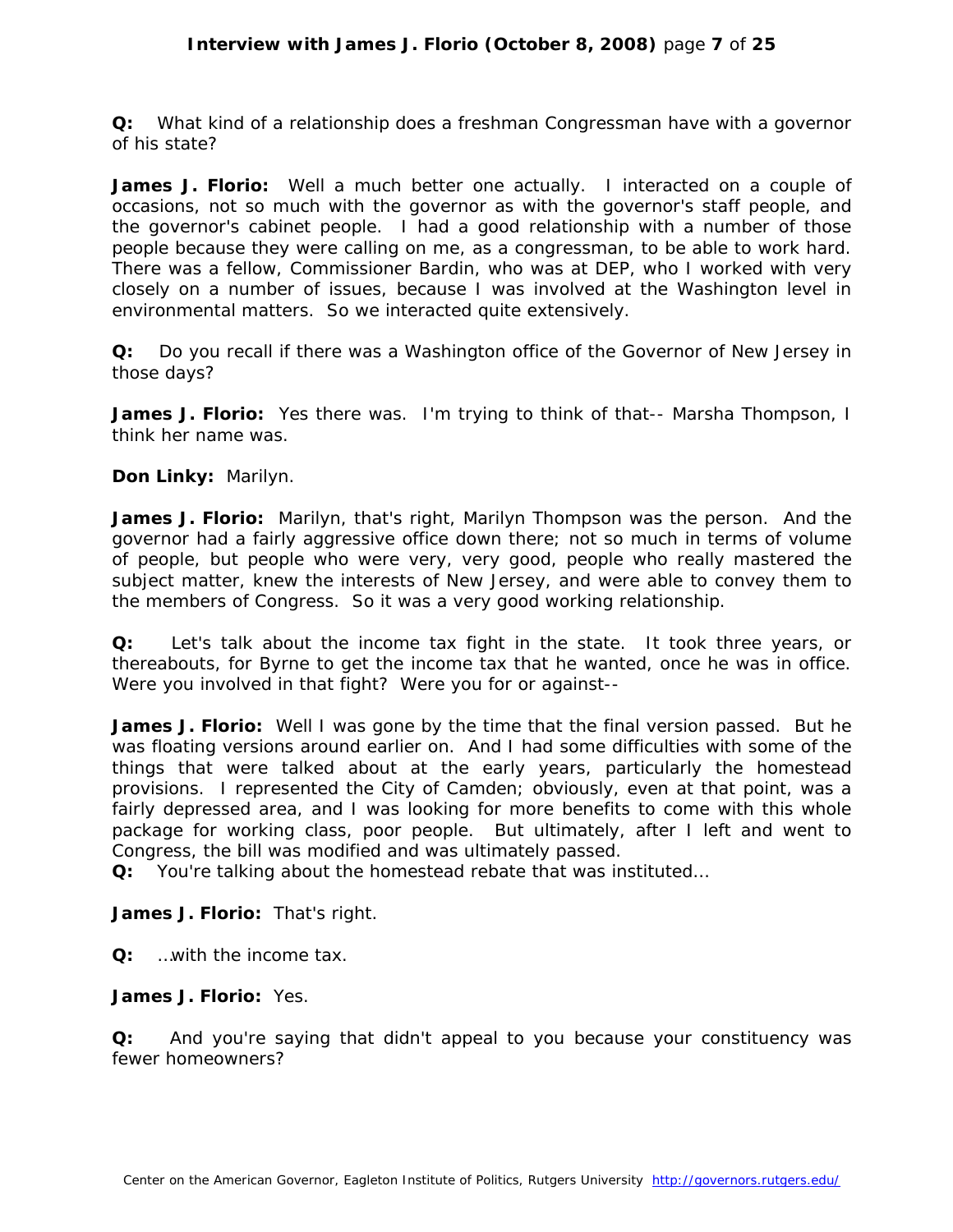**James J. Florio:** Well there were fewer people paying taxes. So I wanted to have more benefits come from this system to go to low-income people, working class people. I also had some questions-- and this was probably after I left-- about school funding formulas and things of that sort; which are all tied in together.

**Q:** Do you recall whether, when it finally was in its final throes of being passed and the Supreme Court got involved, whether you were onboard with it or still raising concerns about it?

**James J. Florio:** No actually the school funding portion was the part that was really driving me. Income tax obviously provides the revenues. I just wanted to make sure the revenues were going to the school district-- the so-called Abbott districts now-- because the City of Camden had some fairly serious problems, which even to this day they still have in funding quality education for all the children.

**Q:** The people who worked the closest with Brendan Byrne to get that income tax passed regard it as a kind of heroic effort. How do you regard it? Do you see it that way, or as something that was simply inevitable? Or neither?

**James J. Florio:** Yes. Revenues are necessary. Obviously the big ideological fight is whether you raise more revenues. And it goes to the question of what you expect out of government. If you don't expect a whole lot out of government, you don't need a lot of revenues. On the other hand if you expect government to do certain things, that no one else is going to do-- we talk a lot about privatizing. There are some functions that you're not going to privatize because there's no money to be made; so the private sector would not be involved with that. Quality education is something that you really have to have government presence in. And public health, another area you have to have a public sector presence in, and if you have the presence you need the revenues. So I almost regarded that as inevitable that you're going to have a revenue base that is hopefully equitable, and if it's going to be equitable, you're going to have to have a

graduated progressive tax system; an income tax system as an aspect of that.

**Q:** Do you remember any aspect of the tax fight when you were still in the Assembly in 1974? Remember how it went?

James J. Florio: Well not really, because I was really very much, all through 1974, involved in the campaign that I ran in 1974.

**Q:** At some point you started looking at running for governor in 1977, which you ultimately would do.

**James J. Florio:** Right.

**Q:** When did that thought first start to form?

**James J. Florio:** Well it was interesting because-- and this is a whole interesting story about the cleverness of Brendan Byrne-- that, as you may recall, there was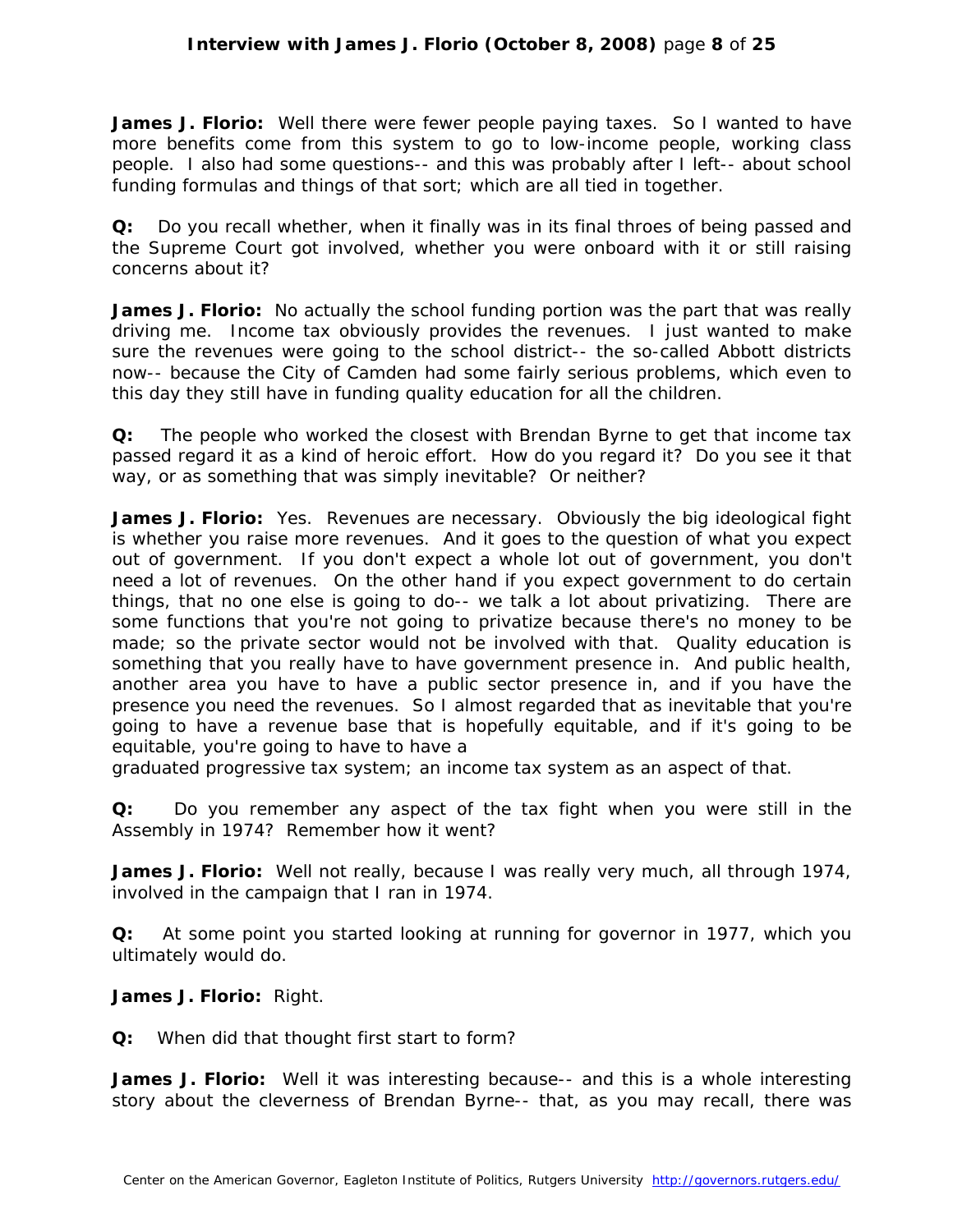speculation that the governor would not run for a second term, because by virtue of the income tax passing and all the commotion over that, the governor's popularity ratings went down dramatically. And there was serious speculation-- and I think he even fostered some of it-- that he would not run, to the point where even some of the members of his own cabinet announced that they were running for his position. And there was a big field; I forget, six, seven, eight people who were running. I went to the Governor and had a conversation with him and said, "Governor, if you're running, I'm not even going to consider it, and I will support you. But if you're not going to run, if you let me know, I'll be happy to-- I'm thinking about running. Most of these other candidates are from North Jersey. I'm from South Jersey. I think that would give me a sufficient base." I was the only Congressman with a fairly good sized base to run from. And he said, "Well I'm going to give it some thought. I'm not sure what I'm going to do." And as the deadline kept getting closer and closer- and I had people that were getting more and more enthusiastic about me running. We got right up to the end of the deadline and the governor still didn't give me an answer. I presumed that meant he was not going to run, or that I should take his non-response as-- he didn't ask me not to run, so I ran. And then of course the governor ran, and won with a small plurality in this field of seven or eight people. I later found out in later years that-- again Dick Leone was one of the people that shared this with me-- well the goal was to get me into the race. Because you'd have that many more people in, you'd narrow the field, and you wouldn't have to have as big a margin to prevail. So that was very clever. I admire it now; I'm not sure I admired it at the time. Because I really didn't have a sense of how to win a primary election in the state. I was just out there on a lark, with a group of very dedicated, but small, group of people who were from my area, who were traveling with me around the state trying to make a dent. And I forget, I think I finished fourth or fifth or sixth or whatever.

**Q:** Do you recall if you took a poll before deciding whether to make that run or not?

**James J. Florio:** I think we did, if I recall, and I think it showed generically nobody else was that significant. In terms of the other people who were running, nobody had greater name recognition or-- well a little bit of name recognition but no real base of support. I had a good base of support.

**Q:** But Brendan Byrne had name recognition.

**James J. Florio:** Of course. As the governor, clearly he has name recognition.

**Q:** You talked about the commotion that accompanied the passage of the income tax-- and that was your word 'commotion'-- and I can't help but think of the commotion that I saw more directly when you passed a couple of tax increases in the early '90s. How did that commotion compare to the commotion that accompanied your tax hikes?

**James J. Florio:** They were comparable; comparable in terms of the intensity, comparable in terms of being driven by groups that may not be reflective of the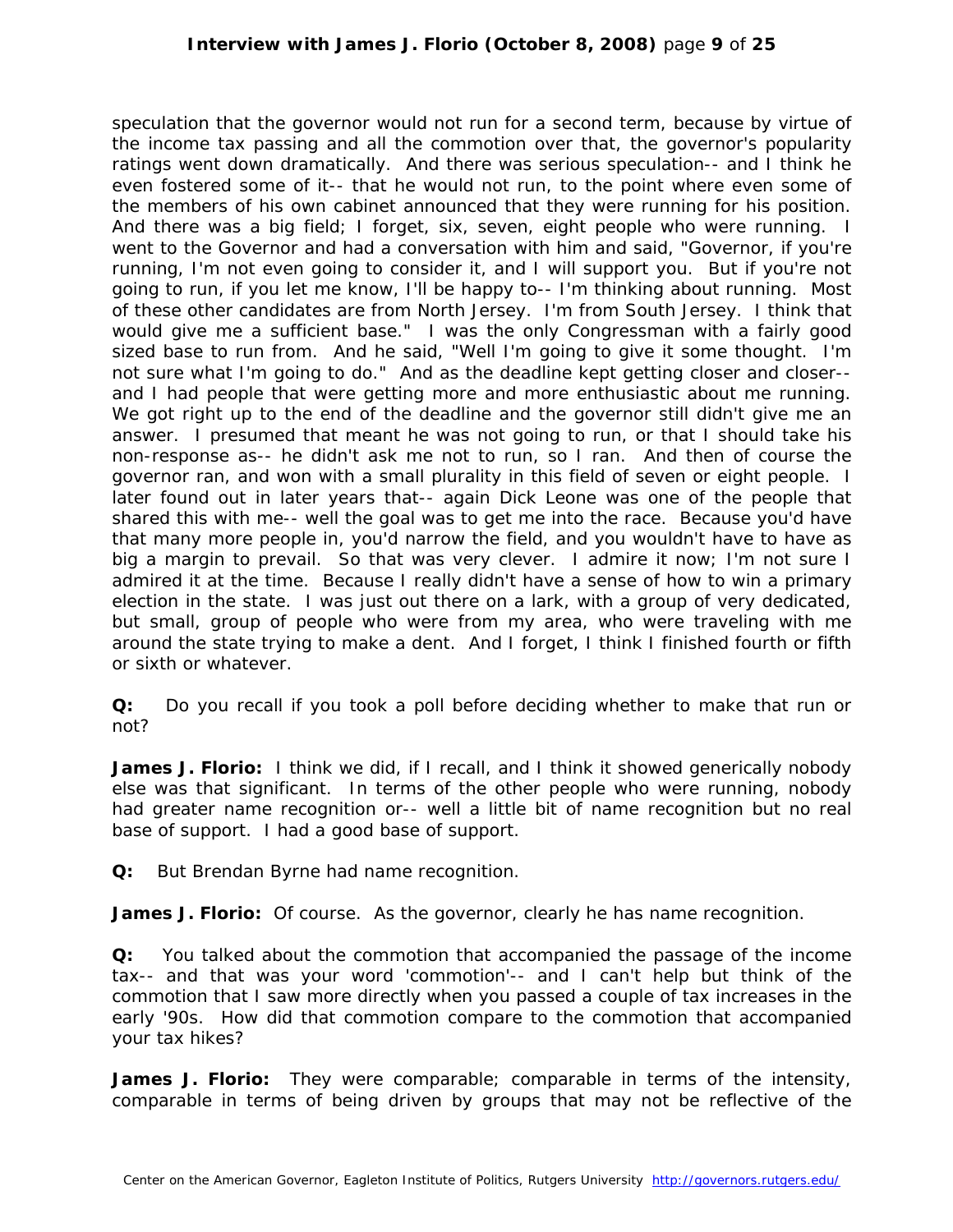whole state. I think the only difference, of course, there was a bigger media megaphone when I was in office than there was with Brendan. Most of the commotion when Brendan was in office was newspaper driven commotion, in the since it was radiated out to the general population. With me it was largely radio driven, with the local radio station.

## **Q:** Were you surprised that Brendan Byrne won the primary?

**James J. Florio:** Well no, not after I saw the numbers of people who were there. Again, I can't remember what the numbers were, but they were not particularly impressive numbers. It was clear that if it'd been a one-on-one, or even maybe three-on-one candidacy, the governor might not have prevailed.

**Q:** You didn't realize at the time that you were being actively encouraged to run by the governor's own people?

**James J. Florio:** No; no I did not. Yes, sure. Life is about learning.

**Q:** What were you focusing on in Congress in those years, in the mid-'70s, mid- to late-'70s?

**James J. Florio:** Well I was very much involved on my committee assignment, and that's very-- in Congress life is your committee assignment; that's where you really have an impact. And my committee was the Energy and Commerce Committee, which is one of the really priority committees. We have healthcare, telecommunications, energy, railroads, environmental legislation within that committee. And I became the sub-committee chairman very early on. We changed the rules. You may recall the Watergate class was a big class of reformers. And one of the things when we went in was to go in and get rid of the seniority system, whereby the only way you became chairman of a committee was to wait around for 20 years. We got rid of that and had elections for chairmen. So after I was there just a couple of years, I ran for election to be elected as the chairman of my subcommittee. And I had I think distinguished myself among my colleagues, knowing a bit about the environmental matters, which were the high visibility issues in our committee, and I was elected. So in a very short period of time, about three years or so, I was the chairman of the subcommittee. And the subcommittee had varied jurisdiction. We had jurisdiction over railroad matters; transportation matters particularly. We had environmental jurisdiction. The Federal Trade Commission, which was all about consumer protection and things like that. So we had interesting jurisdiction. And we had in our title the word 'commerce'; commerce, transportation and tourism. And Washington, the secret in Washington, is being able to get that parliamentarian to agree that your committee has sufficient jurisdiction, so it'll have bills referred to it. Well as you can appreciate, commerce is fairly expansive. We got legislation referred to us to regulate boxing, because it was in interstate commerce. So I was sort of entrepreneurial in getting good areas that we could get our teeth into, and those are the areas that I spent a lot of time with. And in the first couple of years, with the Ford administration, it was a good time for me to be learning, so that when the Carter people came in, it really had me prepared to go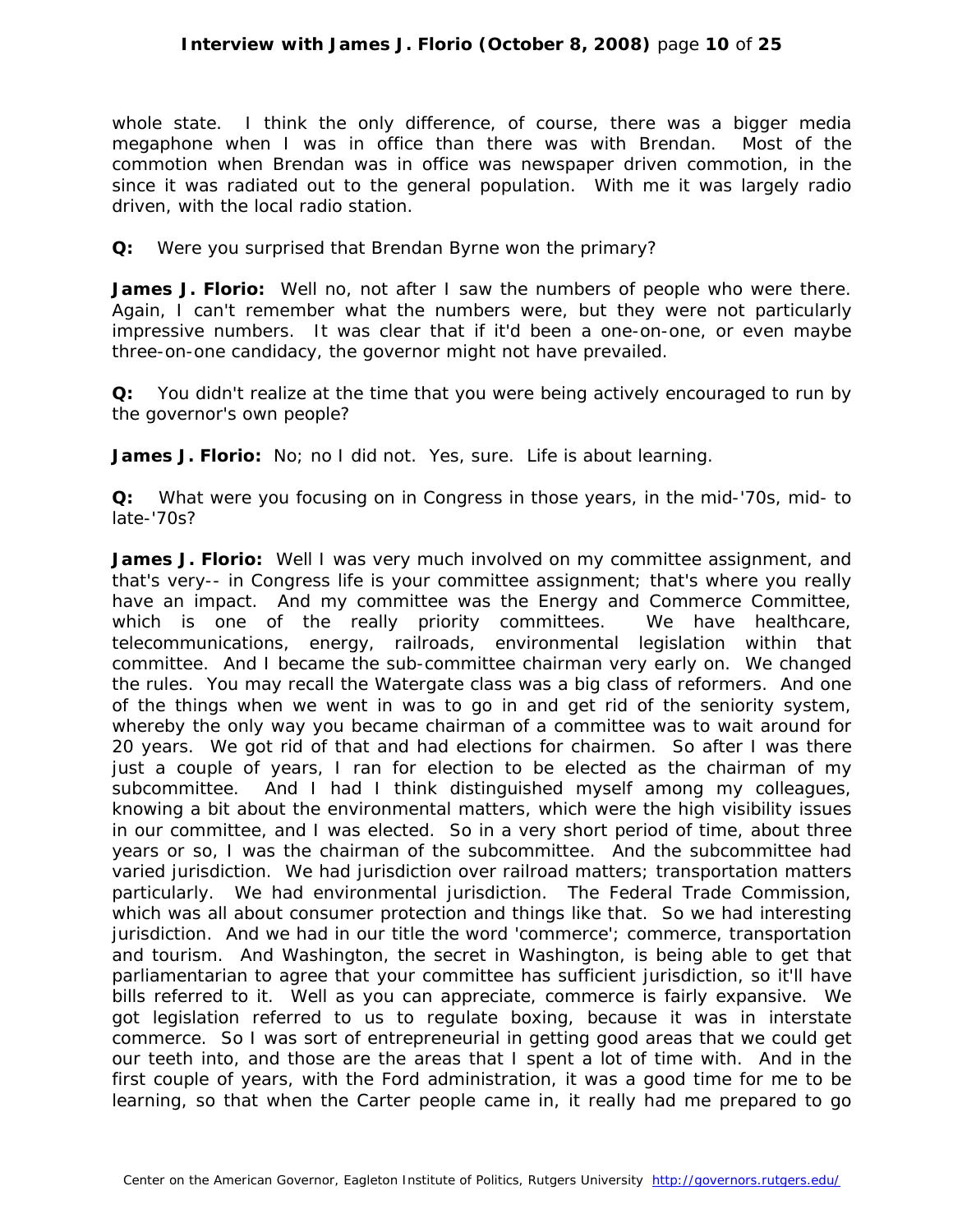utilize the availability of the resources of the White House to get a lot of things done that were fairly important.

**Q:** You mentioned boxing. You were a boxer yourself, in the Navy I believe.

**James J. Florio:** In the Navy, yes.

**Q:** In the Navy, not--

**James J. Florio:** A short, undistinguished career.

**Q:** A short undistinguished career?

**James J. Florio:** Yes.

**Q:** Okay. Did you do anything with boxing in your committee or--

**James J. Florio:** Yes we did. We had boxing legislation to try to have boxing retirement benefits for boxers; many of them, as you probably know, do not have benefits. We talked about having more national standards, rather than having state by state standards. And we had examples of where some states were sanctioning boxing matches with someone who had been knocked out six times in the last two months; clearly inappropriate, but there were no standards on a national basis. I tried to get that done.

**Q:** Did you and the Byrne administration interact on any big matters?

**James J. Florio:** In Washington?

**Q:** Yes.

**James J. Florio:** Yes, on a lot of the matters that the state was interested in. On the transportation side. Amtrak was part of my jurisdiction in the committee, and we've always, the transportation commissioners, the various commissioners, have always been interested in trying to maximize the value of Amtrak for New Jersey people. They used to call them the clockers, which are the commuters who would get discount tickets, who would come and stay in New Jersey and travel on Amtrak. And then Amtrak, of course, worked with Transit New Jersey. So there was constant communication between the Transportation Department in Trenton, my office, and the Transportation Department in Washington.

**Q:** Was Lou Gambaccini the transportation commissioner in those days?

**James J. Florio:** He was before me. But I still-- I knew--

**Q:** He was before you. Alan Sagner was the--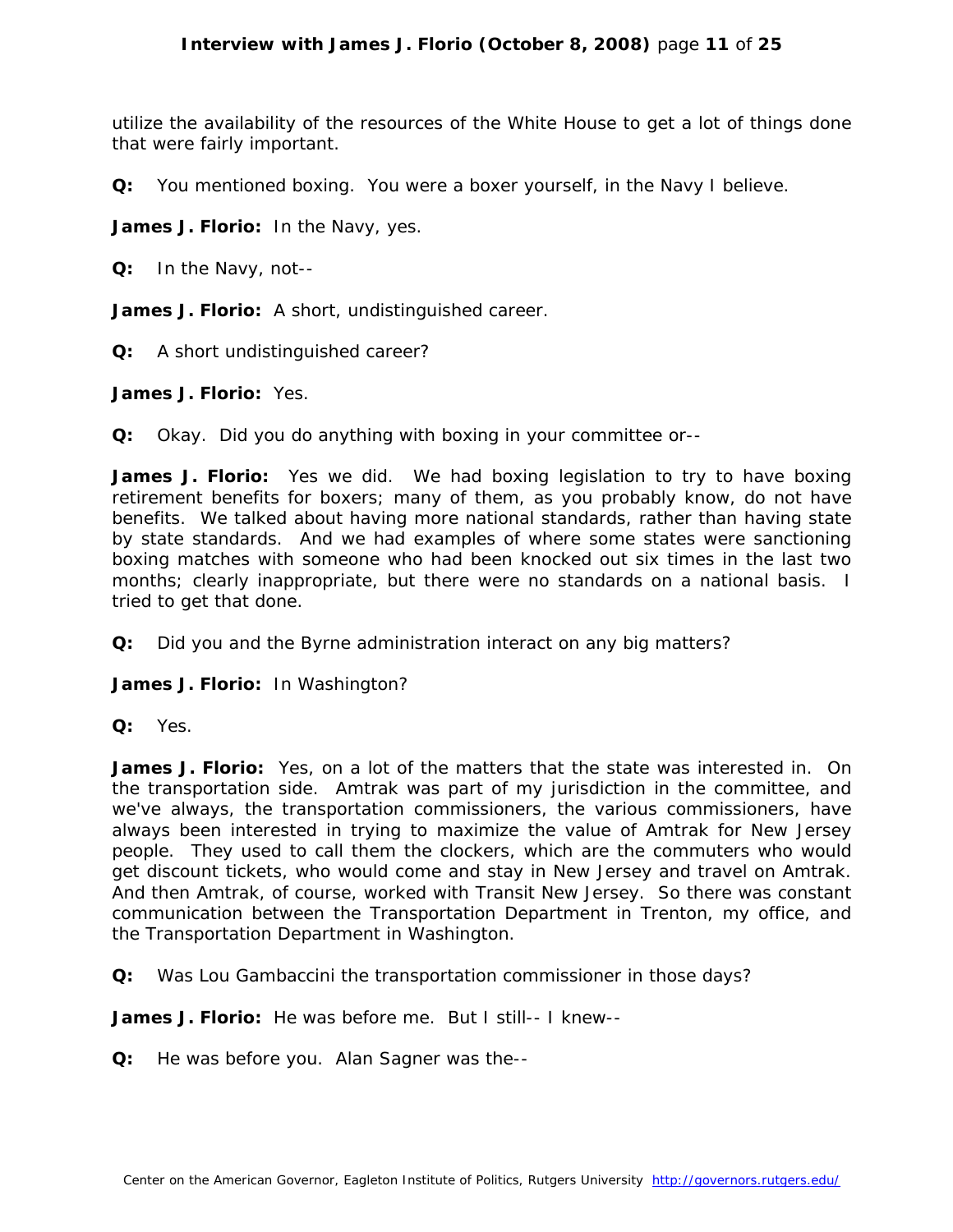**James J. Florio:** Alan Sagner was there, and some other folks came later on as well.

**Q:** How about the Pinelands? Did you interact with Brendan Byrne on the Pinelands?

**James J. Florio:** Very much so, very much so. As a matter of fact I brought the idea-- I was on the Interior Committee; as well as my major committee assignment, my minor committee assignment was the Interior Committee. The Interior Committee is generally populated by people from the West. People in the East aren't interested in national parks that much; whatever. But I got on the committee because I was very interested in having some designation by the Interior Department of special status for the Pinelands in New Jersey. And I did that for a number of reasons, not the least of which is I'm from South Jersey, so I know the fragility of that whole area. Sitting on top of the largest freshwater aquifer on the East Coast that supplies drinking water for people; over-development would desecrate that whole water source. But more importantly, and somewhat relevant to these times, there were serious proposals to drill for oil off the coast of New Jersey; very serious. Atlantic City was talking about helicopter ports to ferry people out to the oilrigs. And at that point I had an understanding, and other people as well, that if offshore drilling took place-- all of our refineries are on the Delaware River. To get the oil from the derricks to the refineries would mean pipelines through New Jersey, right through the Pinelands. If in fact we had an oil spill in the Pinelands, you would just stop drinking water capability for most of the people of South Jersey. So that was the major motivation for me introducing legislation to isolate the Pinelands- which is one-fifth of New Jersey; it's a million acres-- as an area that should be regulated very, very closely, so as not to have inappropriate development take place that would jeopardize the integrity of that area.

**Q:** What came first, the state effort to preserve the Pinelands, or federal legislation?

**James J. Florio:** No, no, no. The federal effort authorized the state to take this. It is a federal preserve, which authorizes action by the state to be able to formulate a plan, formulate a commission. And so the legislation out of Washington is the authorizing legislation to allow New Jersey to do what it did.

**Q:** Were you the chief sponsor of that?

**James J. Florio:** I was the chief sponsor, yes.

**Q:** Are you then the father of the Pinelands?

James J. Florio: I am, I am. And actually it's been very nice over the years; folks who have followed these things have been very kind in saying, "Think about what would have happened to the Pinelands if we had never had the Pinelands Preservation Act." Think about what's happened to the rest of New Jersey in terms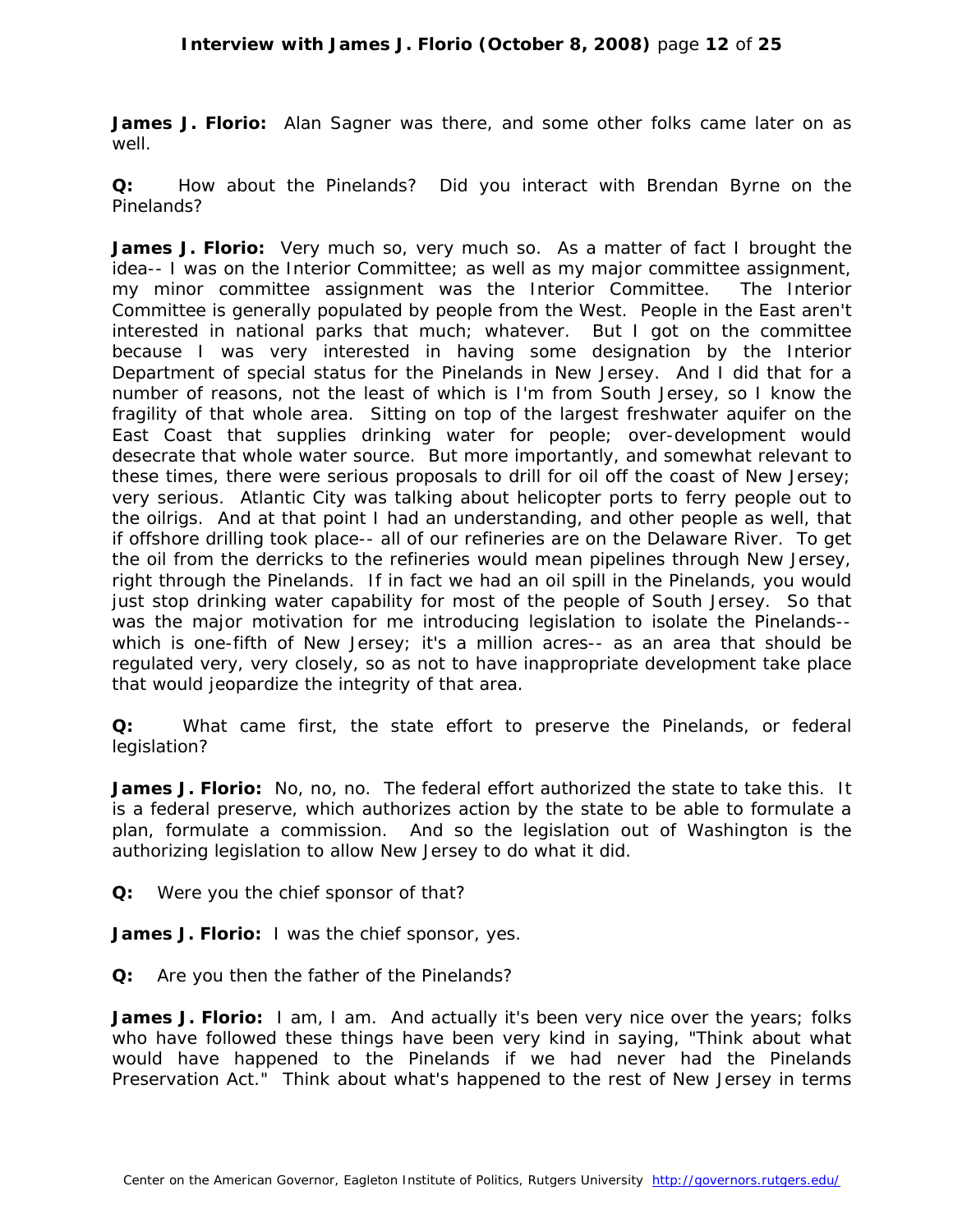of over-development. That is almost scary to think what might have happened to that whole pristine area, if we didn't have that federal and state regulatory system.

**Q:** You served as chairman of the Pinelands Commission recently.

## **James J. Florio:** I did.

**Q:** In the McGreevey administration.

**James J. Florio:** Governor McGreevy contacted me and said, "The entity is in a little bit of a state of disarray." Over the years a lot of good things have happened but, for whatever reasons, there were some administrative difficulties there. And he asked me if I would be willing to go be the chairman, to sort of get it straightened out. I said, "I'm doing a whole bunch of things, but this is important, so I will sign on to a three-year commitment to do it." And he said, "Fine." So we did. They have a wonderful executive director down there, John Stokes, who I've worked with. I've worked with the board-- the commission rather-- and the place has been put back in order. And I left at the end of my three years.

**Q:** How difficult politically was it to get the Pinelands Preservation Act passed?

James J. Florio: It was very difficult. And frankly I suspect I probably paid a price for it. There were a lot of people in South Jersey, particularly real estate oriented people, who were extremely unhappy. And this was just before my run in 1981 for governor. And you may recall, or may not recall, that was something that was used as an argument as to why South Jersey should secede. There was all these sort of silly arguments about how the North Jersey people and the Philadelphia people were going to pipe our water out of the Pinelands. And, of course, it was nonsense, but it carried the day for some people, in their views.

**Q:** How about the residents and the municipal officials of Pinelands communities? Did they want preservation? Or did they want development, and see you as an interloper?

**James J. Florio:** It was a mixed bag. There were a whole lot of people-- there was a fellow- there was a mayor of Bass River who for perhaps all the wrong reasons didn't want development. Because I remember him saying, "I don't want those people from Camden coming down here. And so we want to preserve everything." Obviously we took his support to preserve it. We didn't think much of his motivation. But there were other people who were arguing the opposite, saying, "No, no, we want to be able to get ratables, and therefore if we have to chop down the forest, concrete over everything, that's the high priority." But the important thing is that over these 25 years or so, now there's absolutely no real dispute; that on balance this was the right thing to do for that part of the state.

**Q:** Is there too much development right around the Pinelands?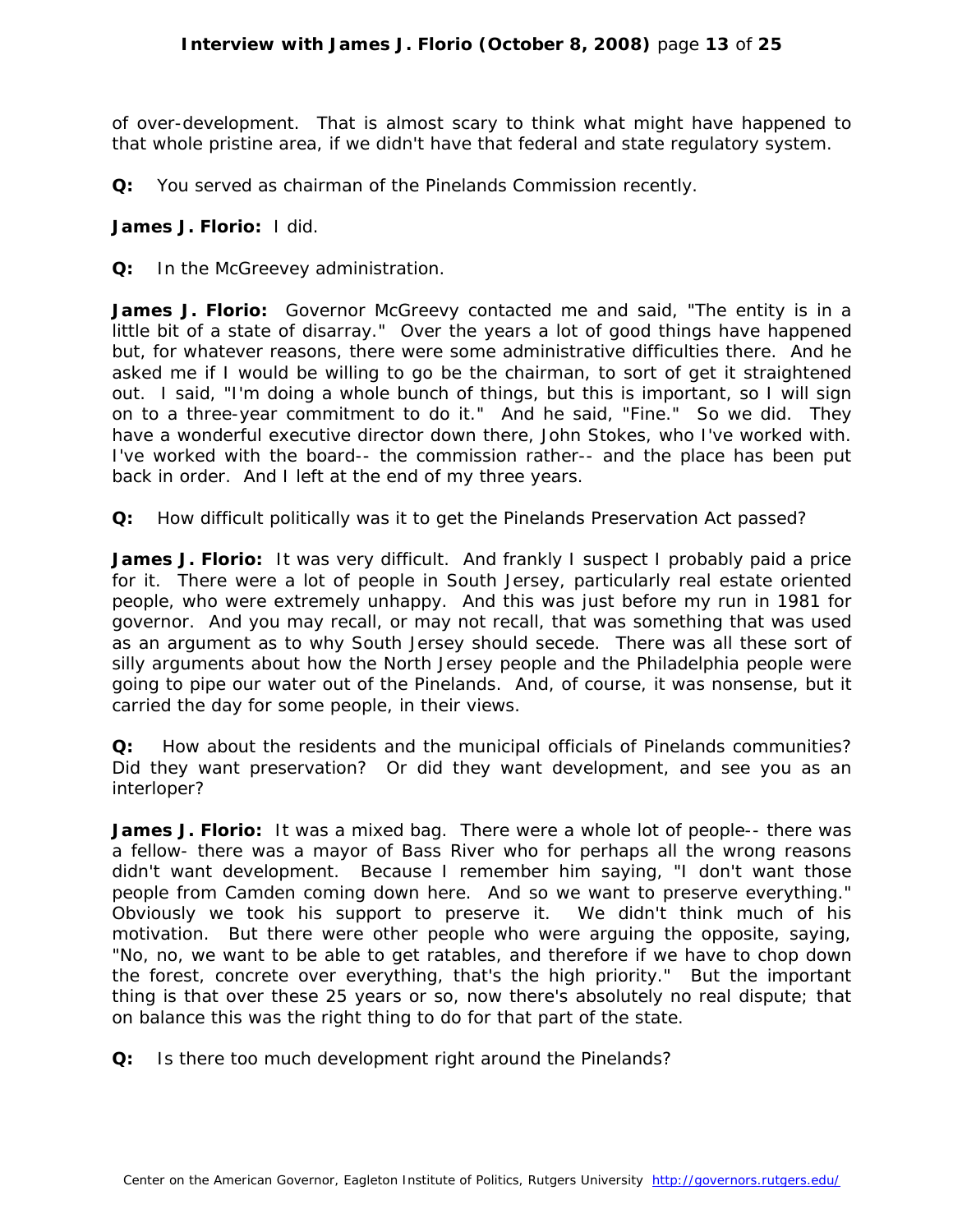## **Interview with James J. Florio (October 8, 2008)** page **14** of **25**

**James J. Florio:** Well that's a consideration, that's a consideration; because you can't isolate an area. But I think we're now becoming more sensitive to the fact of the problems associated with inappropriate development on the water supply. If you pump down the aquifer, you have salt water come in from the river side, as well as the ocean side, and you can jeopardize the integrity of the water system that is the drinking water system for people.

**Q:** You say that the Federal Act preceded the State Act.

**James J. Florio:** Uh-hum.

**Q:** What role, if any, did you play in pushing the State Act?

James J. Florio: Well I was very supportive. I worked with Joe Merlino, who was the prime sponsor.

**Q:** Was he the Senate president at the time?

**James J. Florio:** He was a senator. I think he was the Senate President at the time. But he was kind of the point man. And I had great admiration for him, because he took a lot of flak.

**Q:** From?

**James J. Florio:** From all the people who were opposed to preserving the Pinelands, and real estate developers, builders, construction people who saw this as jeopardizing their stockholdings.

**Q:** Don't those people generally get their way in state politics?

**James J. Florio:** Well in this instance-- and this is a commentary on Governor Byrne. I think maybe it's the most important commentary on Governor Byrne. Governor Byrne is a very easy-going man. He's funny, he's humorous, whatever. But there's a spine of steel when in fact he decides to dig his heels in. This is one of those things that he decided was a legacy issue, was important to do. And he took a lot of flak on this. And he and Joe Merlino were, if I recall correctly, kind of the key people out there making the policy argument that this was something that in the long-term was absolutely essential for the state to do. And I lent my voice, when it was helpful, in terms of trying to get public opinion to focus on the long-term, as opposed to the short-term; which, of course, is always the problem. Short-term things are in your face; long-term consequences, you have to be educated about them.

**Q:** A little bit before the Pinelands preservation came the Atlantic City gambling, the casino authorization. It's not your district, your congressional district, it's the neighboring district. Nonetheless it's an important part of the fabric of South Jersey.

**James J. Florio:** Yes.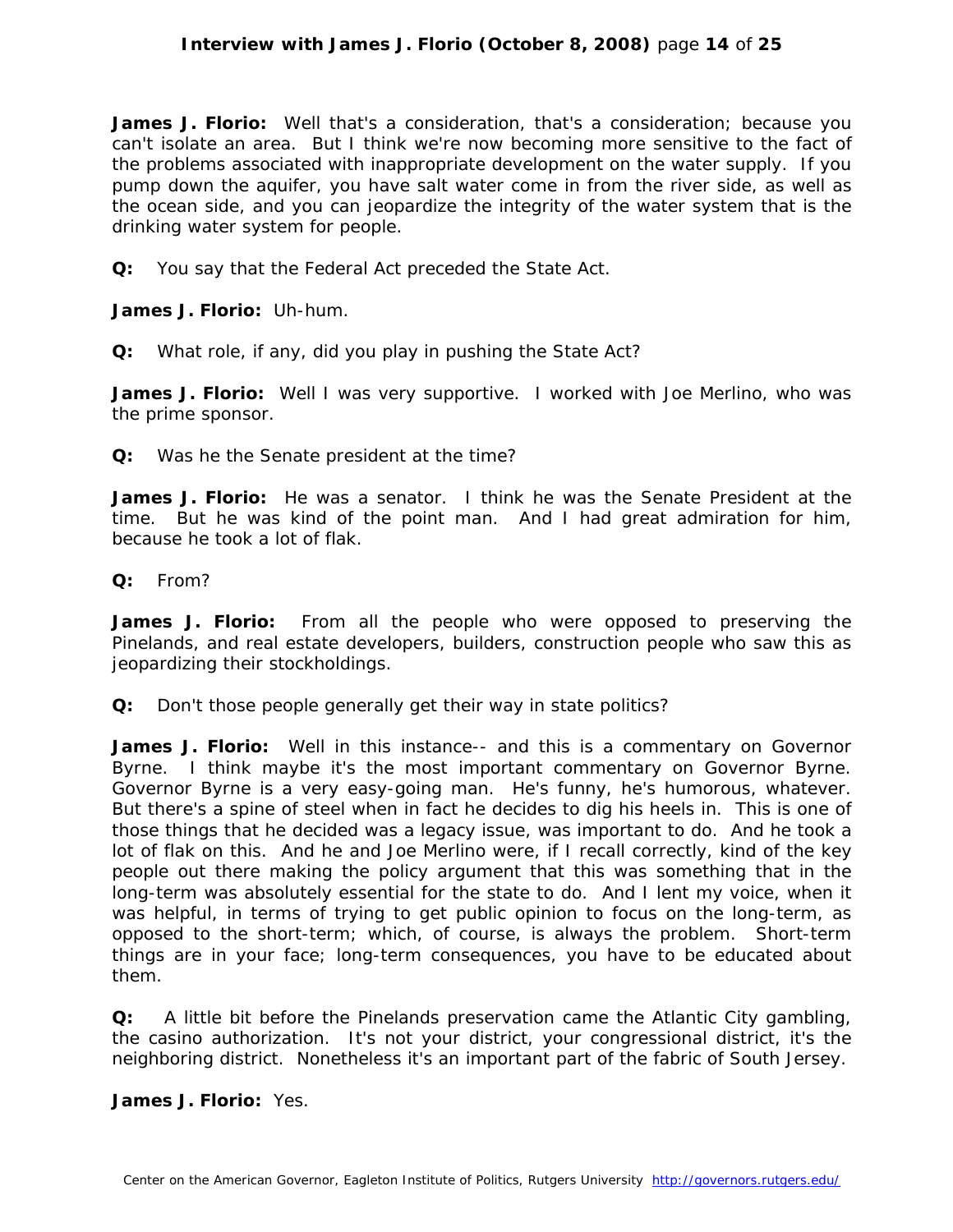## **Q:** What was your view on gambling?

**James J. Florio:** Well interestingly enough I was at the 1964 Democratic Convention in Atlantic City, as a student. I went down there as the Chairman of the Young Democrats and played kind of an interesting role in the whole controversy about the seating of the Mississippi delegation; the Civil Rights issue. I was asked by some of the political leaders to round up young people to go sit in the seats, so that the segregationist delegation could not take their position. But I think the relevance of that event to casino gambling was that was really the bottom. Atlantic City was perceived of by all the people who were down there as a place of, "Why did they ever select Atlantic City to come?" The hotels were dilapidated. Water systems didn't work. And so I think someone after 1964 said, "We've got to really do something if this place is not going to continue to deteriorate." And I think that was kind of the genesis of thinking about things to rehabilitate the city, and the casino gambling initiative ultimately was approved by the people of the state. After an initial effort to have gambling all over the state failed, it was then focused on Atlantic City, and it was passed.

**Q:** Were you supportive of both efforts, or of the second effort?

**James J. Florio:** Yes I was supportive of both efforts. I thought that if you're going to be using revenue-- I didn't have a moralistic approach to gambling. I think gambling is a business. If it's run well it can be a good business. If it's not run well it can be a bad business. And we were pretty much committed to-- and Governor Byrne followed through on this-- having a very stringent, regulatory system that would make sure that you would keep bad elements out of the gambling industry.

**Q:** Steve Perskie played a role in…

#### **James J. Florio:** Yes.

**Q:** …bringing gambling to Atlantic City. And he was in your administration, in the Governor's Office, many years later. You probably served in the legislature with him.

**James J. Florio:** We were. We were friends; have been friends for a very long period of time.

**Q:** What did he do in terms of bringing gambling to--

**James J. Florio:** Oh he was-- what Joe Merlino was to the Pinelands, Steve Perskie was to casino gambling; being the key spokesperson that had the answers. In the legislative process it is not sufficient to be able to go out and advocate. You have to be also the defensive guy, so that when you're advocating and people come up with all the answers as to why your initiative is not good, you have to be the guy who fields the responses. So you do the offense and you do the defense. Steve Perskie is that in spades. He is really very knowledgeable, very good, very articulate, and he was the person that carried the day.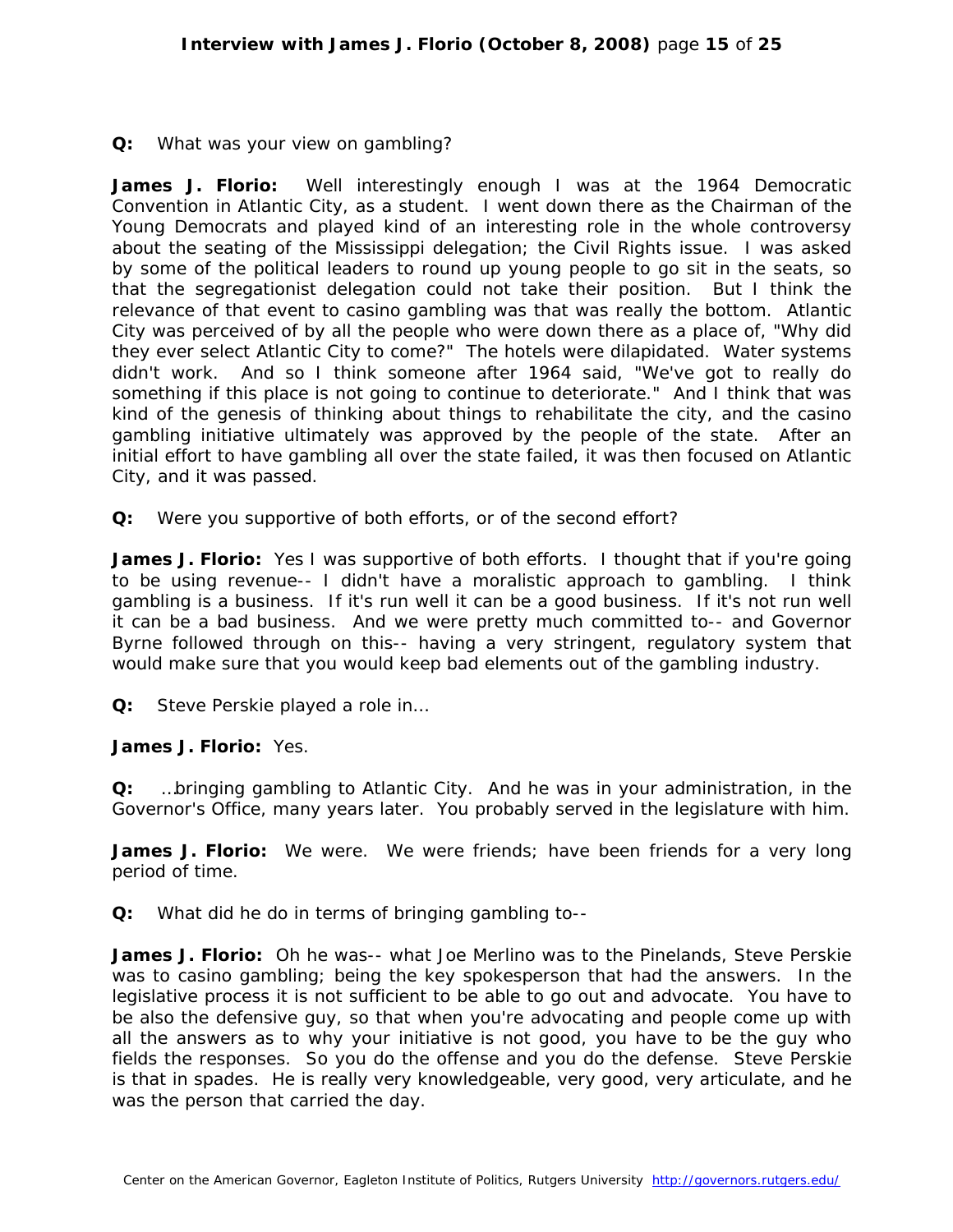**Q:** New Jersey Transit was created during this same era. And you said that you had some jurisdiction over transportation.

#### **James J. Florio:** Right.

**Q:** To what extent was that a significant legacy item; to use that term.

**James J. Florio:** Well it was a significant item, because it was inevitable; it's happened all over, as you may recall. The private sector was involved in transportation and came to the inevitable conclusion that you can't make money out of mass transit; you're not going to make a profit. Hence Amtrak was formed, New Jersey Transit was formed. And that lasted 'til this day. Nobody can really make- the capital costs of providing mass transit are such that you can't charge enough out of the fare box to fully fund, and make a profit, mass transit. So it was just facing up to the reality that mass transit is something that is a public sector response, and we got to acknowledge that, accept it, and then try to get the maximum efficiency out of the dollars that we put into mass transit systems.

**Q:** Has it been a success?

**James J. Florio:** I think it has been, yes. I think New Jersey has a good system. We have had a series of good executive directors over the years, at the time when Brendan was in and straight on through. We've had, almost without exception, really superior people heading New Jersey Transit.

**Q:** Has Atlantic City worked out to gambling?

**James J. Florio:** I think Atlantic City has worked out. There's more to do. We're going through right now a period of re-doing the model. I suspect if we were sitting here five years from now, we won't recognize Atlantic City, because the model with not be day-trippers, the model will not be getting as much money out of slot machines, it will be to try to make it a destination so people will go, spend more money. All the casinos now are shooting for a model that will get more money out of their non-casino activities than out of the casino activities. And so they realize we're never going to be Las Vegas. But to the degree that the Borgata is an example of what you can see in the future in Atlantic City, that's the model we're going to have.

**Q:** You mentioned before we started the interview that you had some interaction with the Byrne administration over veterans' hospitals.

**James J. Florio:** Yes. Well it's kind of an interesting thing. When I was in the Congress, one of the initiatives during the Carter administration was to bring a veterans' hospital, a full-size, major veterans' hospital to Camden, New Jersey. It was something I was supporting; everyone else was supporting. But we needed the State support for it. And this is kind of a humorous story. We got a lot of state support. We went so far as to actually have the land for the VA hospital be condemned. People actually moved off the site. And in the course of getting State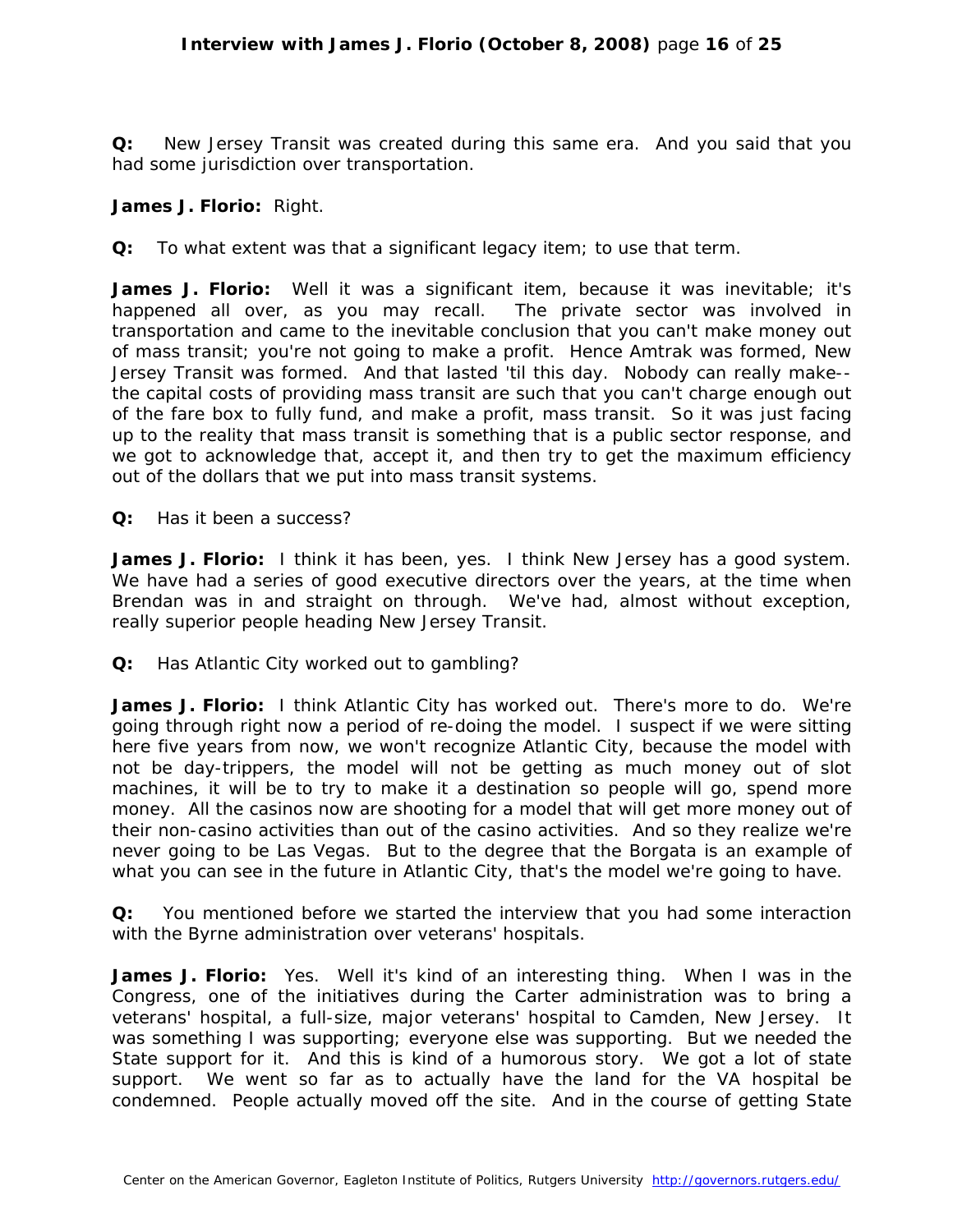support for this, we went up and met with Governor Byrne. And I say 'we' meaning a whole delegation of particularly labor leaders, building trades people; all very, very supportive, because obviously the jobs are there. And then we had some veterans come along as well. And I will never forget-- and the governor is disarming sometimes in terms of his ability to be focused, appear to be unfocused-- he was always focused, but sometimes he appears to be unfocused. And I can remember bringing all these big, gruff building trades guys into the front office to meet with the governor. And they had sort of a show and tell presentation of all the benefits that would come from the hospital, all the jobs that would be created, all the access for veterans that would be facilitated by having this hospital. And all through the presentation that each person was making, the governor appeared to be almost more engaged in filling his fountain pen. He had an old-fashioned fountain pen and an ink thing. And after the whole thing was over we went out into the hall, and I can't recount to you the obscenities that were conveyed by some of the folks. But I tried to assure them that "Yes, he was paying attention, he just-- this is the way the governor sometimes is involved with these types of issues, but rest assured he heard every word that you were saying." But it was something that took a little persuading and, as I say, I heard some words that day that I haven't heard since, because there was this sense of unhappiness in some circles.

**Q:** Now I don't know of any veterans' hospital in Camden.

**James J. Florio:** No. Incidentally the end of the story was that was during the Carter administration. President Reagan came in and one of the first things he did was-- on his first budget-- was to strike all the money. So we had-- now that whole area now is part of the Cooper Hospital complex that's down there now. But that was the site where we had-- literally people moved off the site; homes acquired for the hospital, and then just the rug pulled out when the new people came into office.

**Q:** Did Cooper Hospital exist back then?

**James J. Florio:** Yes, Cooper Hospital existed in a much more limited way. It's obviously expanded since that time. But it was going to be a facility that was going to be in conjunction with Cooper Hospital.

**Q:** After you lost to Governor Byrne in the primary in 1977, were you active in trying to get him re-elected?

James J. Florio: Oh yes; yes, very much so. I've always had good relationships with the governor. Again I was a little perplexed, as I mentioned to you earlier, as to why nobody told me to stay out of the race; but then I learned later. But no, I was very active in attempting to-- and it was an easy campaign, as you may recall. That was sort of the B-S campaign, as it was labeled.

**Q:** You're probably the twentieth or thirtieth person to talk about the B-S campaign. Everybody remembers that. Well wasn't Ray Bateman a significant figure in the state at the time?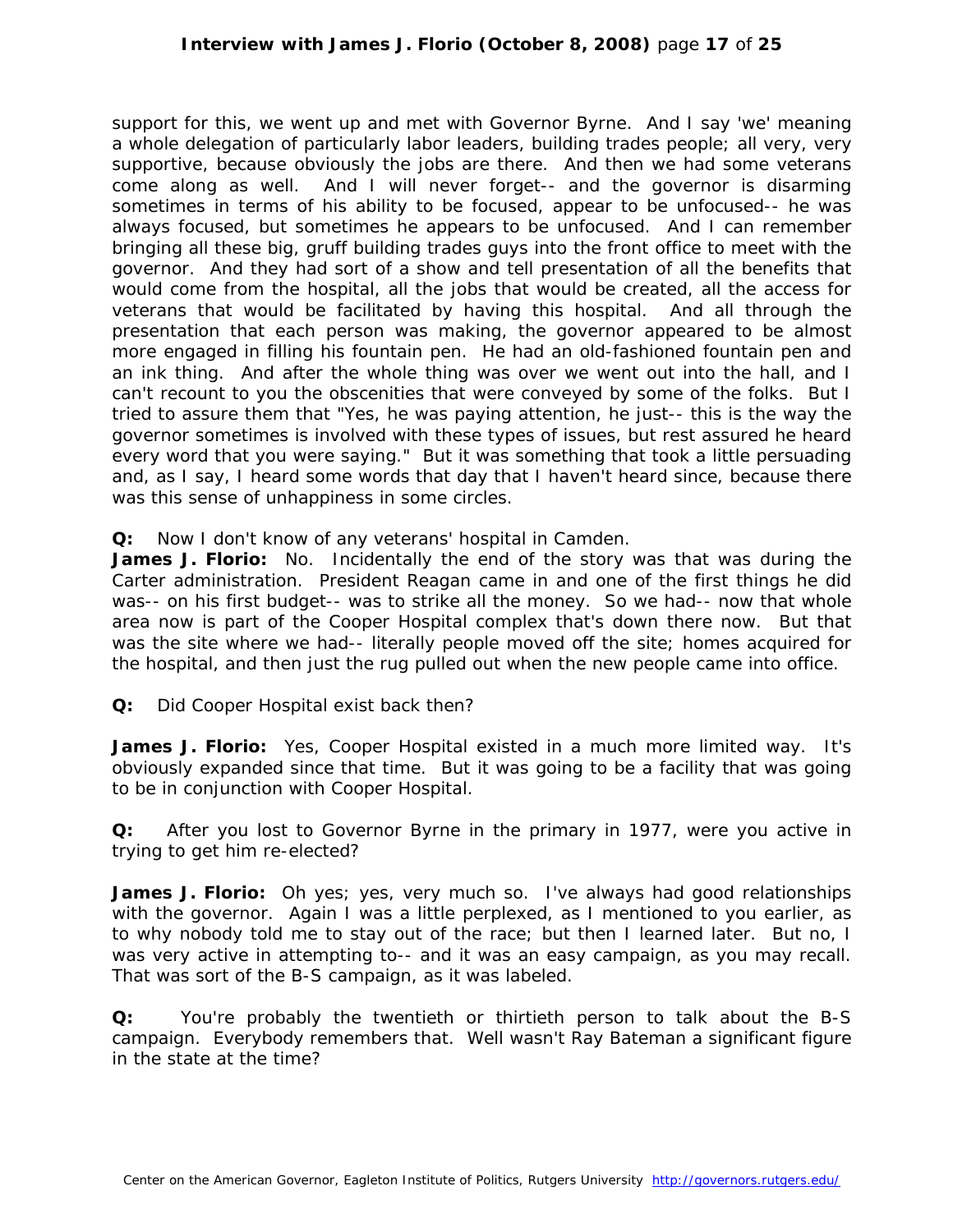## **Interview with James J. Florio (October 8, 2008)** page **18** of **25**

**James J. Florio:** Yes he was. I think he was President of the Senate, or if not he was one of the leaders of the Senate. And a very nice man; a nice man. And that was one of the collegial contests we've had. Tom Kean and myself talk about the fact that we really had the last collegial campaign in 1981. But the 1977 campaign was likewise very collegial.

**Q:** But when you remember it, it all turned on that Bateman-Simon economic plan that was--

**James J. Florio:** Yes, but it was done-- it was not done in the way things are done now, just in terms of being very aggressive, being antagonistic and malicious. The comment was almost in a humorous fashion, identifying Mr. Simon with Mr. Bateman.

**Q:** Up until that point did it look like a tough race, or did it always look like a Democratic year?

**James J. Florio:** No, I think that was perceived of as a Democratic year. Later in the campaign it became more obvious that there was nothing that was going to happen good for the Republicans. The governor, I think, won by a reasonably good margin, if I recall.

**Q:** You said earlier that when you first met Brendan Byrne down there in the Silver--

**James J. Florio:** Silver Lake Inn.

**Q:** Silver Lake Inn.

**James J. Florio:** Trenton, New Jersey.

**Q:** That he was in his caterpillar phase. Did he become a butterfly during his governorship or after?

**James J. Florio:** Actually the second term I think you started to see it; maybe it was just the comfort level of being free from the dictates of politics. He then became a little more expansive, started with some of his humor. And then it was after he left office that he really blossomed into what he is now; which is really an interesting raconteur, and someone that has a reputation of being a very, very humorous guy. I'm assuming he always had a sense of humor, but it just didn't blossom until a later point.

**Q:** Was he controversial by the end? I remember things like out-of-state travel and helicopters and that kind of thing.

**James J. Florio:** Yes.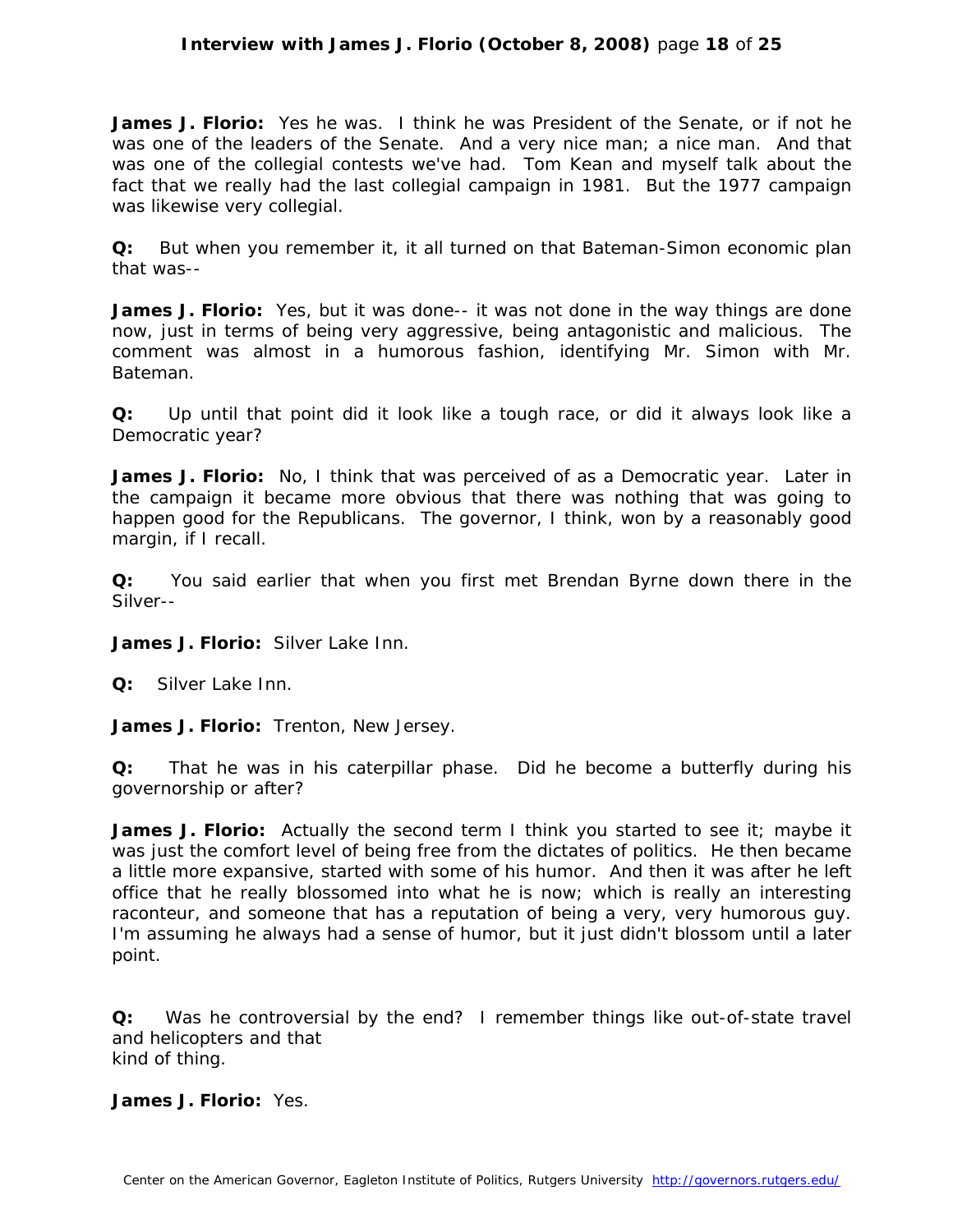## **Q:** Was he controversial?

**James J. Florio:** Well I wouldn't say controversial in the sense that we think of controversy nowadays. Were there periodic news stories about some of the out-ofstate trips; his daughter using a state car or something one time? But day stories; not in the way that we do things now where we really beat things to death. And you didn't have the same type of antagonism that seems to be the norm in politics in this day and age.

**Q:** Did he get a good press generally?

**James J. Florio:** I think yes. The governor always did well. He would go to editorial boards, and the reports that I got back was that he was always perceived of as sort of honest, dedicated, committed to what he was doing. So you couldn't help but disbelieve those on the other side of the political aisle who would say bad things about somebody.

**Q:** Can you compare how he was as a campaigner in '77, as compared to '73?

James J. Florio: Well I think obviously he was much more comfortable-- everybody becomes more comfortable after you're in office for a period of time-- and clearly he was able-- and I assume somebody probably said something to him about looking somebody in the eye when you talk to them, might be a good idea; being a little more forceful in terms of the way you talk. If I recall-- and again, don't quote me on this-- but I think I remember reading something that he went to some kind of voice coach, or went to have some lessons from somebody who would teach him how to better present himself.

**Q:** I think I remember hearing about that as well. So we're in the second Byrne administration, and you start thinking about running for governor again.

**James J. Florio:** Yes.

**Q:** When?

James J. Florio: Well I guess after the election in '81 I was thinking about it. I just took myself out of it for awhile. But the '81 point was when the governor was coming to an end of his term. I thought it was something that I could do. I started moving around the state. The 1977 primary experience was a good learning experience. I corrected a whole lot of difficulties.

#### **Q:** Such as?

**James J. Florio:** Well understanding that you couldn't be everywhere at the same time. Understanding that I just couldn't be a South Jersey person, I had to go spend time in North Jersey. And again, there were people that I've become very close friends with that all came from the '77 campaign. My current law partner, Mike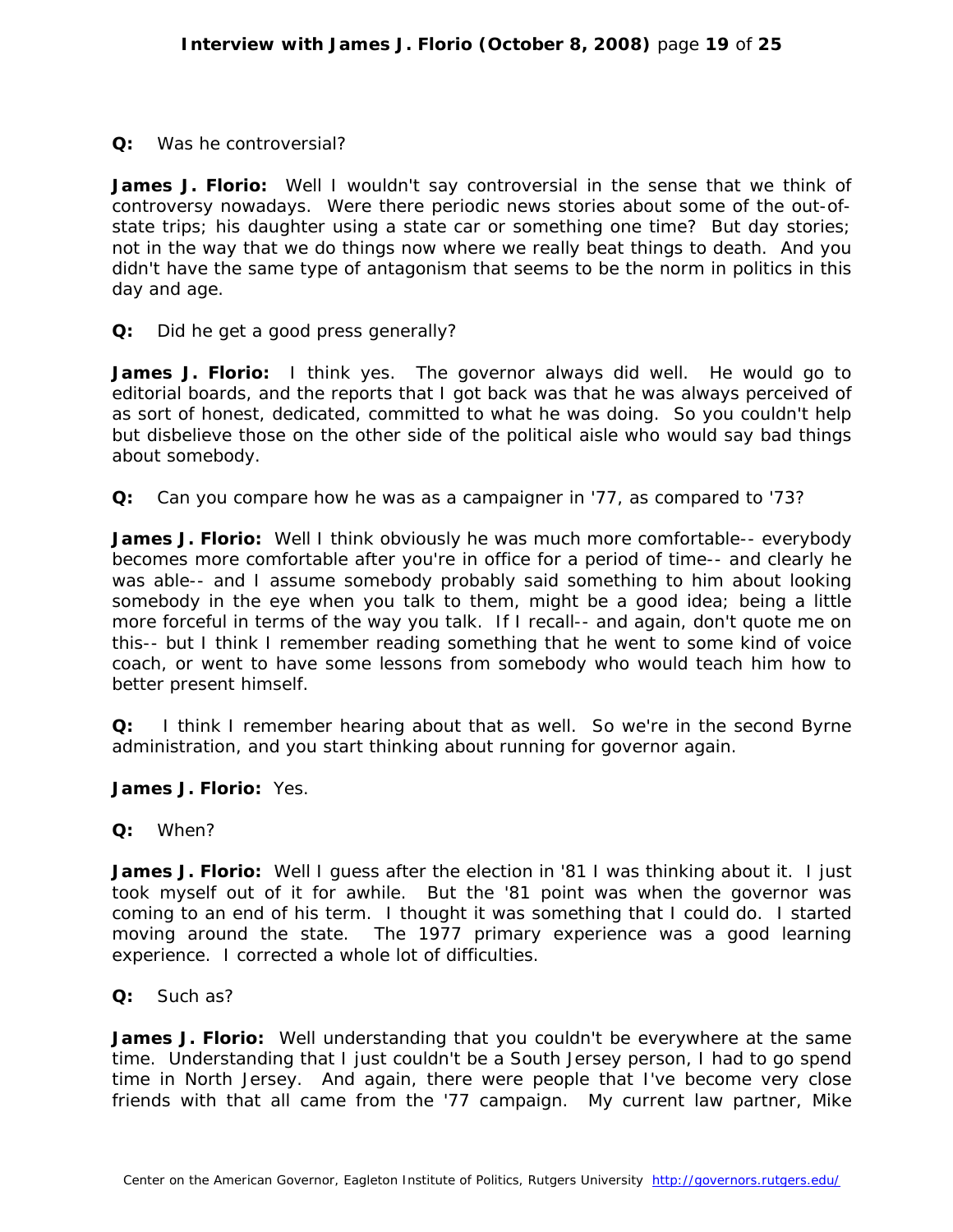Perrucci, was the county chairman up in Warren County. George Zoffinger was the county chairman up in Sussex County. So I met a whole lot of people who've become friends in that '77 experience. And so I just built on that in '81, and had a heated primary campaign, but won it because we had done all of the wise things about having a state-wide campaign, as opposed to a South Jersey based campaign.

**Q:** I can't recall. How many candidates were there in the Democratic primary in 1981?

**James J. Florio:** A lot; I think five or six. The most formidable one was Congressman Roe, if I recall correctly.

**Q:** That's right. That was the year there were about 10 in the Republican primary, as I recall.

**James J. Florio:** There was a big number in both primaries, yes.

**Q:** I was the editor of *New Jersey Monthly* at the time, and we put a sardine can on the cover and had all these little sardines lined up in the can, with little candidate faces on them.

**James J. Florio:** Must have been very profound.

**Q:** So Congressman Roe was your toughest rival in the primary that year?

**James J. Florio:** Yes, we had a number of people. There was the mayor of Jersey City, Tommy Smith, was a formidable candidate everyone thought.

**Q:** Do you remember what you won the primary by?

**James J. Florio:** A big margin.

**Q:** A big margin.

**James J. Florio:** Yes.

**Q:** Who were the key bosses around the state back in those days, Democratic?

**James J. Florio:** Well in Middlesex County it was still the Wilentz family. And there was a state senator up in Passaic County. Hudson County, of course, had-- I forget what the fellow's name was. But Tommy Smith and this other fellow, who I guess was the county chairman, were kind of the big deals there. So you had your traditional-- it was sort of the end of the all-powerful, almost dictatorial chairmen, at that period of time.

**Q:** Angelo Errichetti had been a boss in Camden, and then he ran afoul of the law in Abscam. I guess that was before you ran for governor.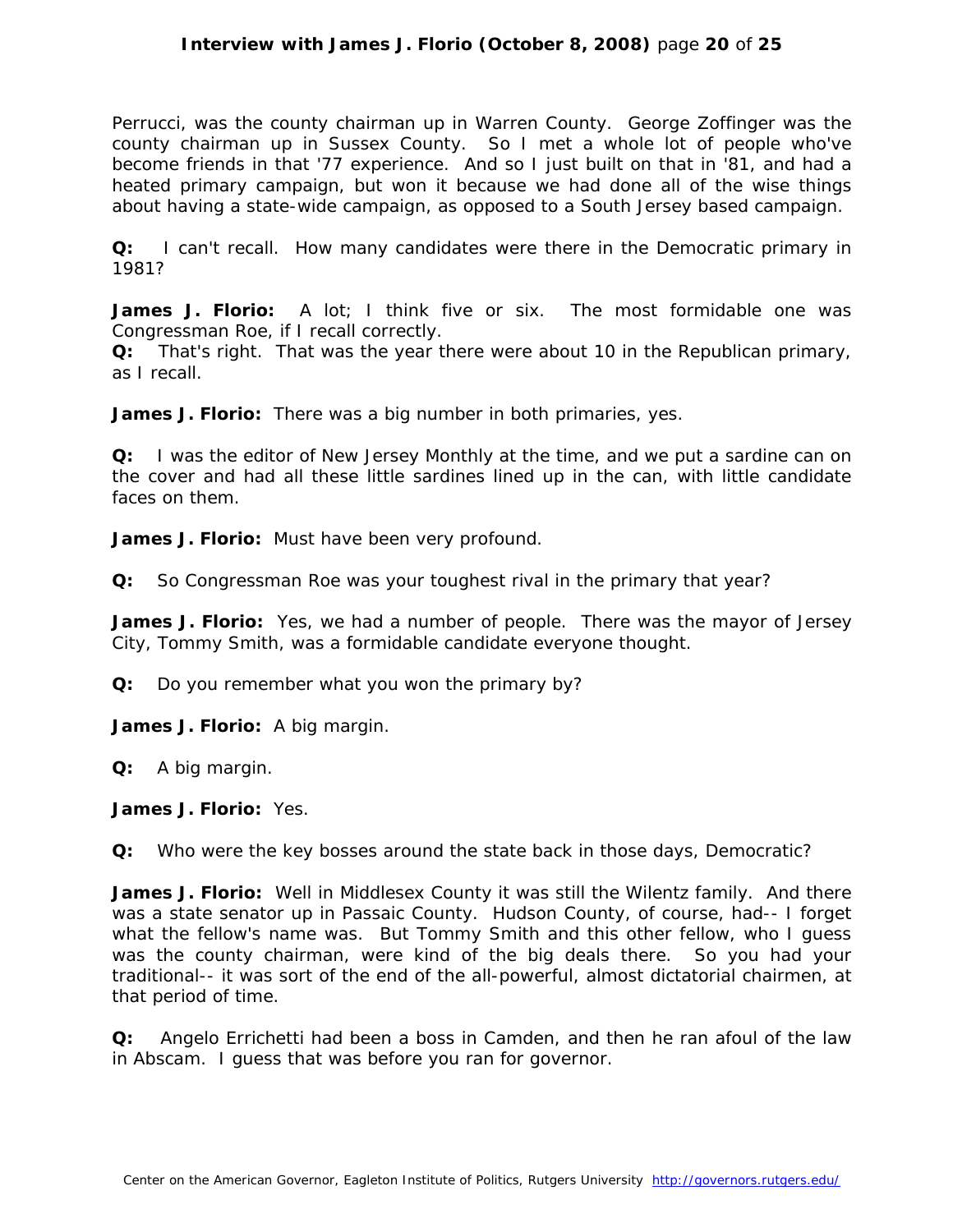**James J. Florio:** Yes, that was-- that started when Bill Bradley ran. I supported Bill Bradley, against Governor Byrne's choice of Dick Leone.

**Q:** Why did you support Bradley?

**James J. Florio:** Well because first of all I didn't like Dick Leone at the time. And over and above that I was having problems with the political organization in my own area. I was sort of on the outs with the political organization, many of whom, as you indicated, ultimately went to jail. But I just decided to take an independent course and ran with Bill Bradley against the county organization, and prevailed. And then the next year ran a whole slate of candidates against the organization, and prevailed again. And that was kind of the change in Camden County from the old Democratic regime to a much more modern, I think, attractive group of Democrats, who have prevailed in Camden County all this period of time.

**Q:** You ran a freeholders slate.

**James J. Florio:** A freeholders slate, legislative slate. Kenny Gewertz was on the other side; some other people were on the other side.

**Q:** Was Lewis Katz on your slate?

**James J. Florio:** Lewis Katz was a freeholder, if I recall correctly.

**Q:** On your slate?

**James J. Florio:** On our slate, yes.

**Q:** Errichetti had helped school you in politics. Was it difficult to chart a new path away from someone who had maybe been your mentor at some point?

**James J. Florio:** Well it wasn't really my choice; it was their choice. They were just sort of demanding things that I didn't think were reasonable; insisting upon positions and issues that I thought were just off the mark; and obviously I think I was subsequently proved correct. So I just was not comfortable with some of the leadership that we had there, and picked new leadership. Maria Greenwald was something that we discovered-- the mayor of Cherry Hill-- who was the mother of Assemblyman Greenwald. She was a citizen. We sort of advertised in the papers for people who wanted to run for office. People came in, we screened people, and she was one of the people that was-- I think she was a PTA person in Cherry Hill.

**Q:** So when you look at Lou Greenwald perform now, you think that you sort of helped create him?

**James J. Florio:** Well ask him. I think he will say he can remember-- he teases me that he was a kid in the room when his mother was giving coffee klatches for me, as a congressman, and I was out campaigning for her, as a freeholder.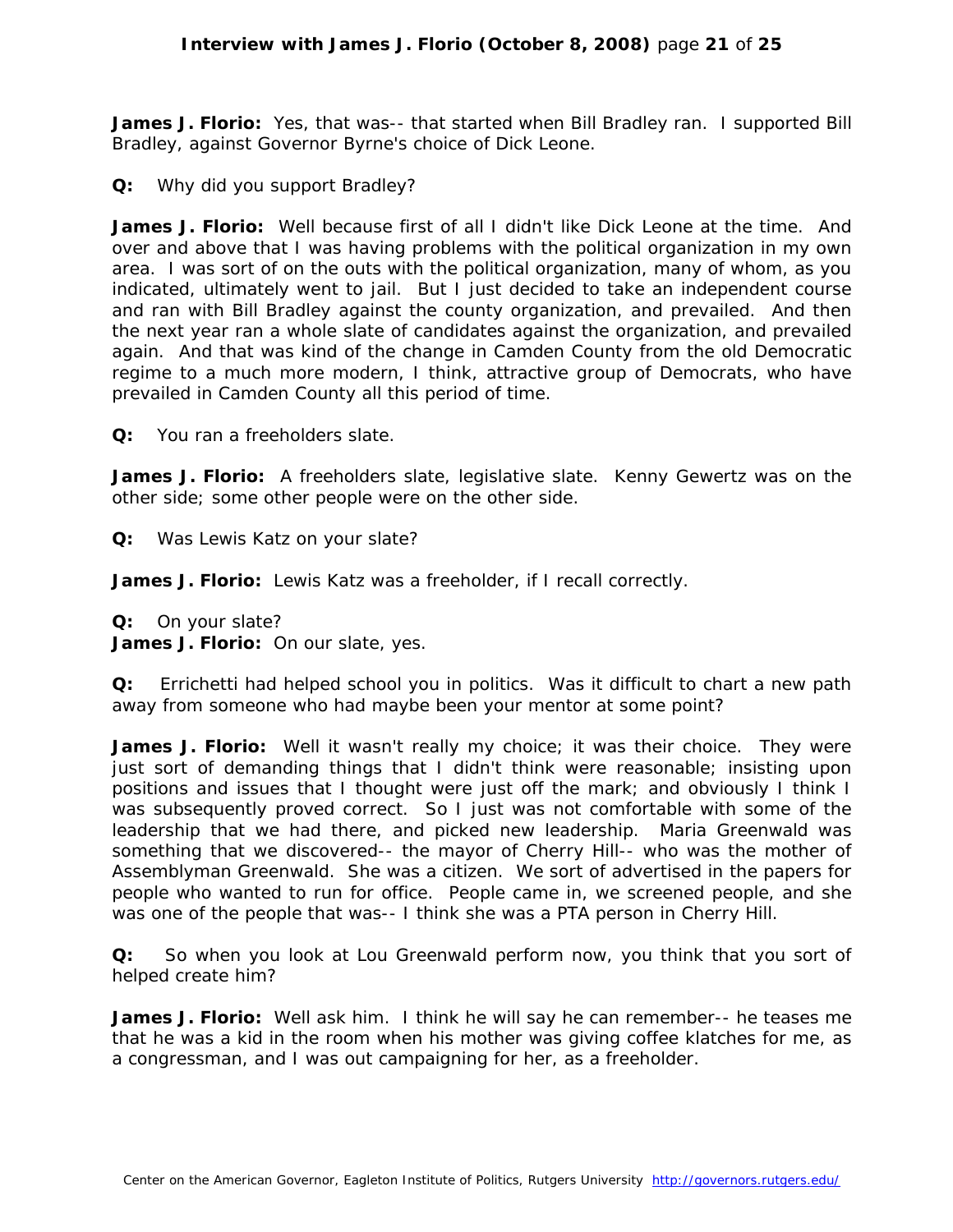**Q:** Don is reminding me that Brendan Byrne in 1981 had his own candidate for governor, his attorney general, John Degnan. He backed him. At any point did Byrne say to you, "Hey Jim, I want John. Maybe you could wait awhile."

**James J. Florio:** No he never did that, he never did that. But he was clearly supporting the attorney general; who was a wonderful person. But I think he came in third or fourth, if I recall correctly.

**Q:** Did you ever go to them and say, "It's my turn Governor or Attorney-General-- "?

**James J. Florio:** Not my style, not my style.

**Q:** So you get the nomination, and then it was a very hard fought campaign.

**James J. Florio:** Took about a month to do the recount. The number 1797 sticks in my mind as the number of votes out of 2½ million that was the difference between myself and Governor Kean.

**Q:** Closest gubernatorial election in state history.

**James J. Florio:** Yes.

**Q:** Took a month to recount the votes. Do you recall election night that year?

**James J. Florio:** Oh yes.

**Q:** Where were you?

James J. Florio: I was in-- I think we were in Cherry Hill; I think we were in Cherry Hill at one of the restaurants down there. That was our state headquarters. Yes, a long night.

**Q:** What's an experience like this like, when you've campaigned hard for four months and there's no result?

James J. Florio: Less than satisfying, to be told that "we don't know", after all this period of time. And then to watch the ballots being counted; and in those days- and I guess maybe in some respects still-- in some of the rural counties there were paper ballots that had to be counted, in Salem County and Sussex County and places of that sort. So it took a long period of time.

**Q:** When you look back on that experience, is it a bitter experience, a bitter memory?

**James J. Florio:** No, no.

**Q:** What kind of memory is it?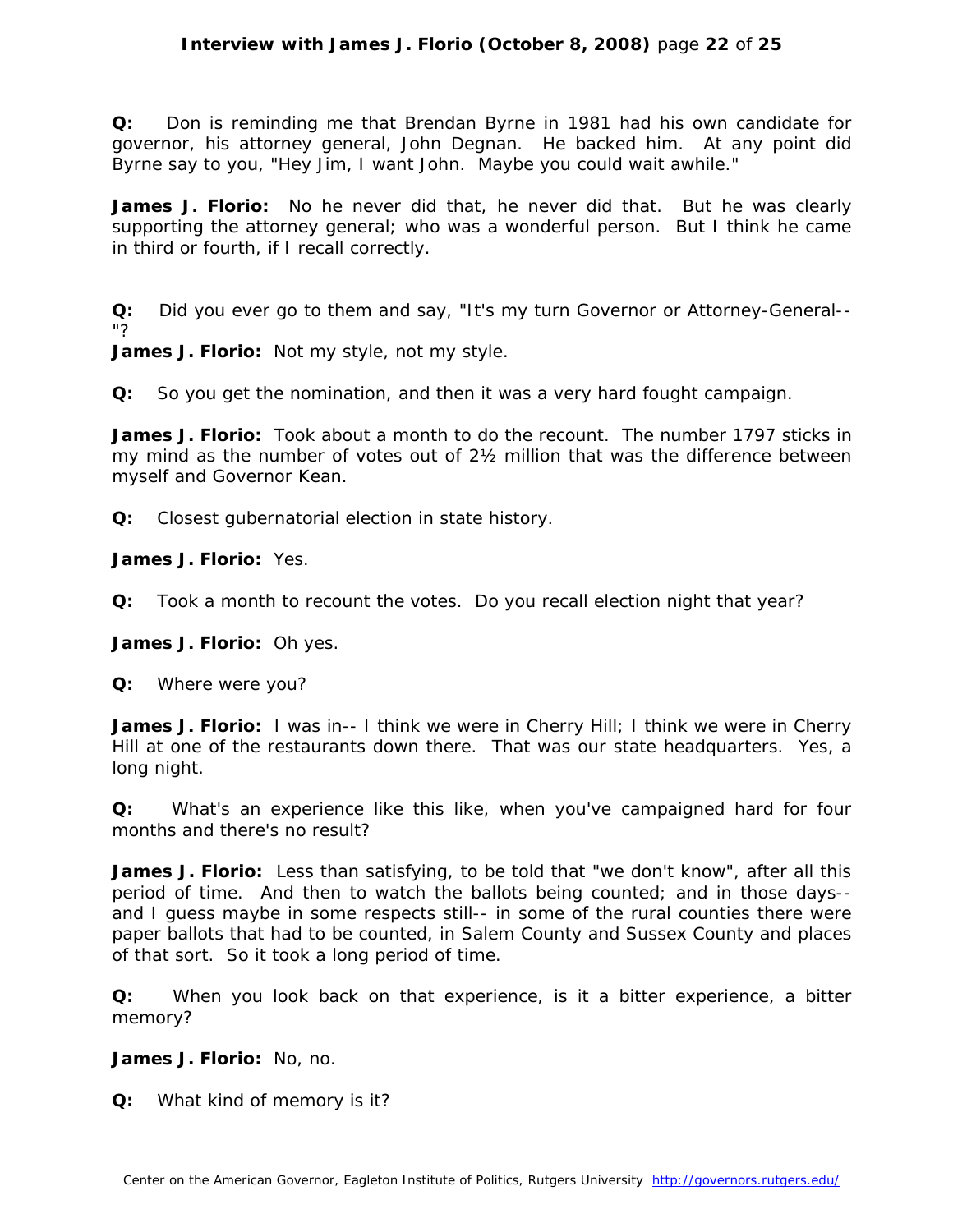**James J. Florio:** I don't think-- you don't get bitter in politics; there's nothing to really get bitter about. Somebody wins, somebody loses. I guess what you do is think about the things you might have done; but you can drive yourself crazy when you have that kind of a small margin. There was a Polish fellow, Chester Grabowski, who had a newspaper called *The Polish Eagle*, who was running in the campaign, as an independent. Two weeks out he said, "You know what? I think you're really the best candidate. I'm going to endorse you." I think he got like 16,000 votes or something-- almost any third party candidate will get something-- and his newspaper, *The Polish Eagle*, had an endorsement of me that came out the Thursday after the Tuesday of the election. And so Chester Grabowski's votes might very well have made a difference. Another thing that I recall about that election was something called the Ballot Security Taskforce; this was something that is memorable as well. And there was the national Republican organization and the state Republican organization, hiring off-duty policemen and sheriff's guards, with armbands, going to polling places in minority districts, posting signs, which are clearly illegal, warning people that they should do nothing illegal or they would be subject to penalties, including jail. And there's no doubt in my mind that in fact that was designed to sort of inhibit people from voting. And to the degree that some of the people who were inhibited might have been supporters of mine, that was something that was very troubling. And the irony, of course, is that we went to court after the election and got a judgment against the Republican organization that was just a judgment saying 'you shall never do this again'; which was satisfying, I guess, of sorts.

#### **Q:** How are relations between you and Tom Kean?

**James J. Florio:** Oh they've been good over the years. Again, we've talked on a number of occasions. And one of the points I made earlier is that we sort of lamented the way campaigns have deteriorated in terms of civility over the years. We went through that campaign without, to my recollection, any negativity. I would say what I wanted to do, he would say what he wanted to do, and it was left at that. So there weren't negative ads of any sort; because that was prior to the current atmosphere.

**Q:** We're running out of time for this session, but we hope to continue this project with you as the focus, in the future. In the meantime let me ask you about the evolution of the office of governor, since you first sought it in 1977; and now you watch it pretty closely. Has it gotten weaker, stronger, changed, institutionally grown? How do you view the changes?

**James J. Florio:** Yes. Well it's a mixed bag. The discipline in the legislature, between the legislature and the governor's office, I think has deteriorated to a certain extent. There's more free agents; the ability to put together a coalition to enact legislative positions, legislative initiatives, is not as easy as it was. I was very fortunate without an office; I had strong legislative leaders, and people who were willing to go do tough things, because they thought they were the right things to do, and be able to muster the majorities, to be able to get things through. I think the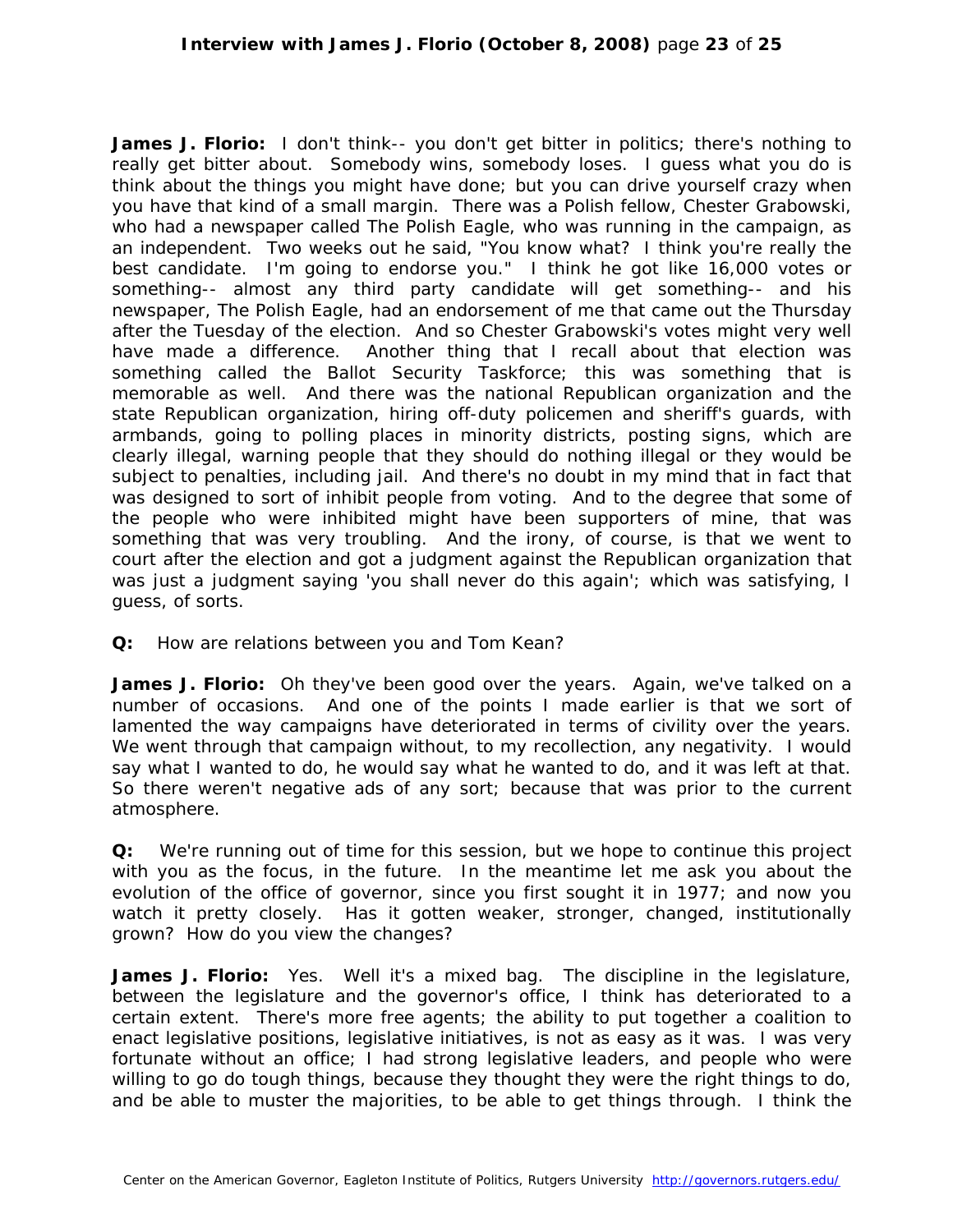ability to do that is much less now than it was, in large measure because people are much less dependent upon political organizations. They're more dependent upon individual funding sources. So everybody can be their own free agent, and it makes it much more difficult to put together coalitions.

**Q:** Is that a bad thing?

**James J. Florio:** I think it is, I think it is. I think there's a need for a much more intellectual discipline. I don't mean everybody has to march to the same drummer, but I think you do need to have people line up philosophically behind initiatives, and if everyone is out on there their own, making up their own mind about basic core values, that's not a good thing.

**Q:** What would you most like to change about New Jersey government or politics, if you could change something?

**James J. Florio:** Well the money part I think is really most troubling. I ran for Congress, as I said, in 1974; I raised and spent, in a successful campaign, \$90,000. Nowadays people run for local council in a town and don't spend- they spend more than that. So I think decision makers have to spend entirely too much time raising money. That detracts from their ability to perform their jobs. I'm not even talking about inappropriate influence. I'm talking about time and the consumption of energy, raising money, as being a factor as well.

**Q:** Do you still believe that the New Jersey governor is the most powerful of the 50 state governors?

**James J. Florio:** Yes. No, I've interacted, through the Governors Association, and still interact with governors around the-- and they have great envy for our governor; particularly the judicial system that we have, with the disproportionate influence- which is good-- of the governor on populating our judicial system with quality people. I regard it as almost insane to have elected judges. I've been in states where they have fundraisers, where defense attorneys for Judge Jones or antitrust lawyers for Judge Smith-- that's something that makes no intellectual sense to me; and our system is really the best.

**Q:** In the governor's outer office, when you look up and you see the portraits of the most recent governors-- you're up there, Christie Whitman's up here, Dick Codey's up there, Don DiFrancesco I think is up there, I think Tom Kean is still up there, Brendan Byrne I think is still up there-- how do you-- did I leave somebody out? Jim McGreevey is up here. How do you regard Brendan Byrne in this line, going backwards and forwards? How do you regard him?

**James J. Florio:** Well I regard him really as a model of integrity; and I don't mean just honest integrity, I mean intellectual integrity was well. When he wanted to do things that he thought were important, the odds didn't make any difference. He would run into sort of the army of opposition and would not retreat. And as a result of that-- and that's half the battle in this day and age. We have too many what I've